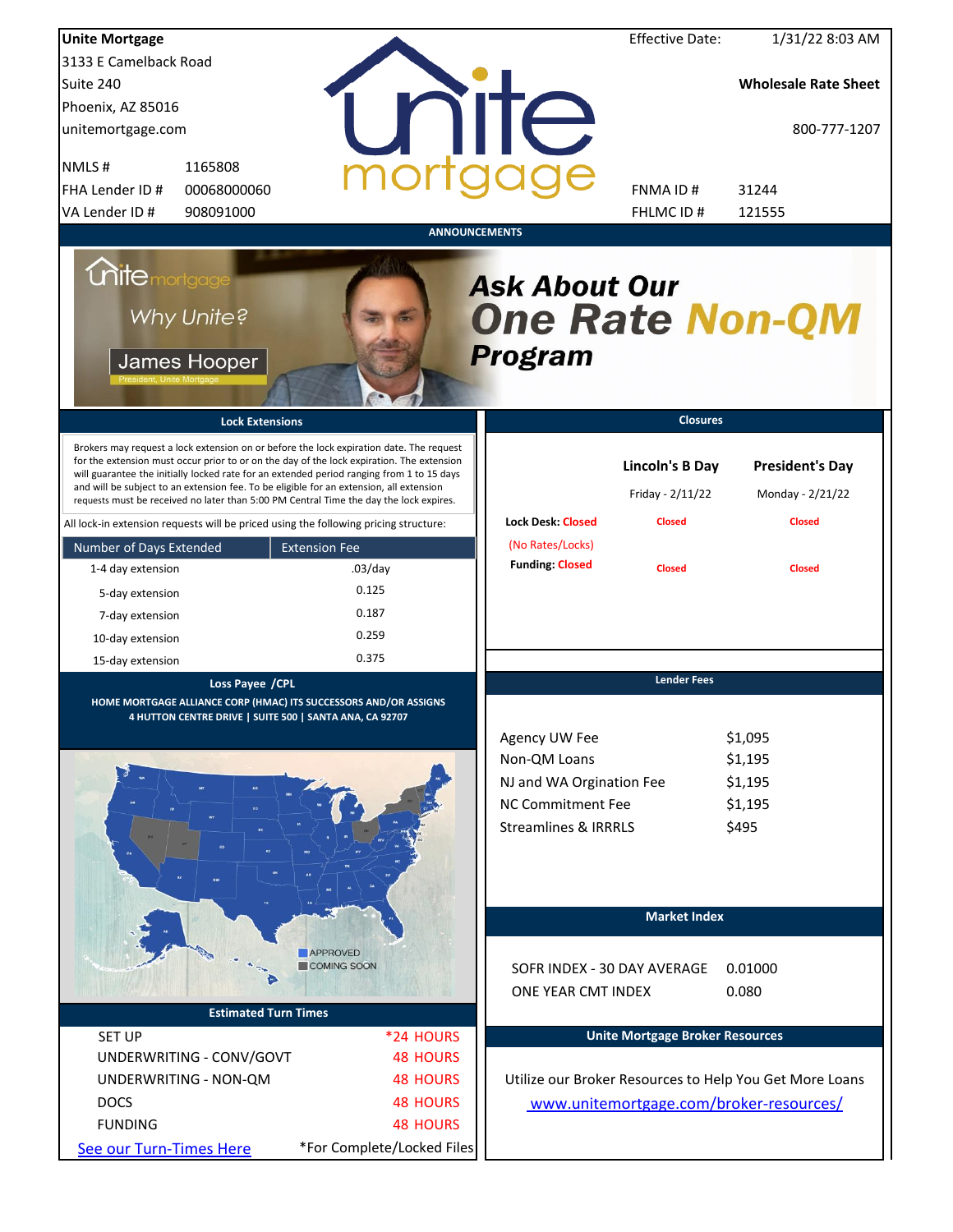

Rates are subject to change without prior notice Not for Public View • For Professional Use Only **Lock Desk**

[locks@unitemtg.com](mailto:locks@unitemtg.com)

File Update: 31-Jan-2022

Effective Date: 31-Jan-2022 **Lock Hours: 9:00 A.M. - 3:00 P.M. PST** Lock Hours: 9:00 A.M. - 3:00 P.M. PST

# **ONE RATE - DSCR/ Bank Statements**

Price Change Effective: 9:00 AM PST

| <b>DSCR</b>                    |                 |  |  |
|--------------------------------|-----------------|--|--|
| <b>25 DAY PRICING</b>          |                 |  |  |
| <b>RATE</b>                    | <b>30YR FIX</b> |  |  |
| 4.625                          | 100.0000        |  |  |
|                                |                 |  |  |
|                                |                 |  |  |
| <b>24 MO BANK STATEMENT</b>    |                 |  |  |
| <b>25 DAY PRICING</b>          |                 |  |  |
| <b>RATE</b><br><b>30YR FIX</b> |                 |  |  |
| 4.375                          | 100.0000        |  |  |

# **HIGHLIGHTS**

| <b>Credit</b>      | $700+$                        | $720+$                        |  |  |
|--------------------|-------------------------------|-------------------------------|--|--|
| <b>Product</b>     | 30 yr fixed Full Amortization | 30 yr fixed Full Amortization |  |  |
| <b>Loan Amount</b> | 300,001-1.0MM                 | 300,001-1.0MM                 |  |  |
| <b>DSCR</b>        | $+1.100$                      | Not Applicable                |  |  |
|                    | Purchase 70%                  | Purchase 80%                  |  |  |
| <b>Purpose</b>     | Rate-Term 70%                 | Rate-Term 80%                 |  |  |
|                    | Cash-Out 65%                  | Cash-Out 75%                  |  |  |
| Occupancy          | Non Owner Occupied            | Owner Occupied                |  |  |
| <b>ACH</b>         | Required<br>Required          |                               |  |  |
| <b>PPP</b>         | 5 Years                       | None                          |  |  |
| <b>Reserves</b>    | 12 Month PITIA                | 12 Month PITIA                |  |  |
| <b>Escrows</b>     | Required                      | Required                      |  |  |
| <b>Property</b>    | Single Unit only              | Single Unit Only              |  |  |

**30 DAY PRICING PRICING ADJUSTMENTS**

**No Hits for LLPAs !!!**

# **DSCR PRIME PLUS**

| <b>30 DAY PRICING</b> |                |                 |  |
|-----------------------|----------------|-----------------|--|
| <b>RATE</b>           | <b>5/6 ARM</b> | <b>30YR FIX</b> |  |
| 6.250                 | 104.3750       | 104.1250        |  |
| 6.125                 | 104.1250       | 103.8750        |  |
| 6.000                 | 103.8750       | 103.6250        |  |
| 5.875                 | 103.6250       | 103.3750        |  |
| 5.750                 | 103.3750       | 103.1250        |  |
| 5.625                 | 103.1250       | 102.8750        |  |
| 5.500                 | 102.8750       | 102.6250        |  |
| 5.375                 | 102.6250       | 102.3750        |  |
| 5.250                 | 102.3750       | 102.1250        |  |
| 5.125                 | 102.1250       | 101.8750        |  |
| 5.000                 | 101.8750       | 101.6250        |  |
| 4.875                 | 101.6250       | 101.3750        |  |
| 4.750                 | 101.2500       | 101.0000        |  |
| 4.625                 | 100.8750       | 100.6250        |  |
| 4.500                 | 100.5000       | 100.2500        |  |
| 4.375                 | 100.1250       | 99.8750         |  |
| 4.250                 | 99.6250        | 99.3750         |  |
| 4125                  | 991250         | 98 8750         |  |

| <b>MAX PRICING</b> (Lower of Price or Premium) |          |  |  |  |
|------------------------------------------------|----------|--|--|--|
| No Prepay - Hard                               | 100.5000 |  |  |  |
| 1yr Prepay - Hard                              | 100.7500 |  |  |  |
| 2yr Prepay - Hard                              | 101.0000 |  |  |  |
| 3yr Prepay - Hard                              | 101.2500 |  |  |  |
| 4yr Prepay - Hard                              | 101.5000 |  |  |  |
| 5yr Prepay - Hard                              | 101.7500 |  |  |  |

| <b>ARM MARGIN</b> |      |  |  |
|-------------------|------|--|--|
| 5.000             | SOFR |  |  |
|                   |      |  |  |

| <b>LOCK FEES</b>        |         |  |  |
|-------------------------|---------|--|--|
| Relock Fee:             | .250    |  |  |
| Extension Fee Per Diem: | .030    |  |  |
| <b>Extension Max:</b>   | 15 Days |  |  |
|                         |         |  |  |

| <b>RATE</b>       | <b>5/6 ARM</b>          | 30YR FIX                                | LTV                             |                      |              |              |         |                   |          |          |
|-------------------|-------------------------|-----------------------------------------|---------------------------------|----------------------|--------------|--------------|---------|-------------------|----------|----------|
| 6.250             | 104.3750                | 104.1250                                | <b>Documentation</b>            | <b>Credit Score</b>  | $00.01 - 50$ | $50.01 - 55$ |         | 55.01-60 60.01-65 | 65.01-70 | 70.01-75 |
| 6.125             | 104.1250                | 103.8750                                |                                 | $\geq 780$           | (0.250)      | (0.375)      | (0.500) | (0.625)           | (0.875)  | (1.125)  |
| 6.000             | 103.8750                | 103.6250                                |                                 | 760 - 779            | (0.375)      | (0.375)      | (0.625) | (0.875)           | (1.000)  | (1.375)  |
| 5.875             | 103.6250                | 103.3750                                |                                 | 740 - 759            | (0.375)      | (0.500)      | (0.750) | (1.000)           | (1.250)  | (1.625)  |
| 5.750             | 103.3750                | 103.1250                                | <b>DSCR</b>                     | 720 - 739            | (0.500)      | (0.625)      | (0.875) | (1.125)           | (1.500)  | (2.000)  |
| 5.625             | 103.1250                | 102.8750                                |                                 | 700 - 719            | (0.625)      | (0.750)      | (1.000) | (1.375)           | (1.875)  | #N/A     |
| 5.500             | 102.8750                | 102.6250                                |                                 | 680 - 699            | (0.875)      | (1.000)      | (1.250) | (1.750)           | #N/A     | #N/A     |
| 5.375             | 102.6250                | 102.3750                                |                                 | $660 - 679$          | (1.375)      | (1.500)      | (1.625) | (2.250)           | #N/A     | #N/A     |
| 5.250             | 102.3750                | 102.1250                                |                                 | 5/6 40yr ARM SOFR    | (0.250)      | (0.250)      | (0.250) | (0.250)           | (0.250)  | (0.250)  |
| 5.125             | 102.1250                | 101.8750                                | Product                         | 40yr Fixed           | (0.250)      | (0.250)      | (0.250) | (0.250)           | (0.250)  | (0.250)  |
| 5.000             | 101.8750                | 101.6250                                |                                 | Interest-Only        | (0.250)      | (0.250)      | (0.375) | (0.500)           | (0.625)  | (0.750)  |
| 4.875             | 101.6250                | 101.3750                                |                                 | 150,000-200k         | (0.500)      | (0.500)      | (0.500) | (0.500)           | (0.500)  | (0.750)  |
| 4.750             | 101.2500                | 101.0000                                |                                 | 200,001-300k         | 0.000        | 0.000        | 0.000   | 0.000             | (0.250)  | (0.250)  |
| 4.625             | 100.8750                | 100.6250                                |                                 | 300,001-1.0m         | 0.000        | 0.000        | 0.000   | 0.000             | 0.000    | 0.000    |
| 4.500             | 100.5000                | 100.2500                                | <b>Loan Amount</b>              | 1,000,001-1.5m       | (0.250)      | (0.250)      | (0.250) | (0.250)           | (0.250)  | (0.250)  |
| 4.375             | 100.1250                | 99.8750                                 |                                 | 1,500,001-2.0m       | (0.500)      | (0.500)      | (0.500) | #N/A              | #N/A     | #N/A     |
| 4.250             | 99.6250                 | 99.3750                                 |                                 | 2,000,001-2.5m       | (0.750)      | (0.750)      | (0.750) | #N/A              | #N/A     | #N/A     |
| 4.125             | 99.1250                 | 98.8750                                 |                                 | 2,500,001-3.0m       | (0.750)      | (0.750)      | (0.750) | $\#N/A$           | $\#N/A$  | #N/A     |
|                   |                         |                                         |                                 | $DSCR \geq 1.5$      | 0.250        | 0.250        | 0.250   | 0.250             | 0.250    | 0.250    |
|                   |                         | MAX PRICING (Lower of Price or Premium) | <b>DSCR</b>                     | DSCR 1.25-1.49       | 0.250        | 0.250        | 0.250   | 0.250             | 0.250    | 0.250    |
| No Prepay - Hard  |                         | 100.5000                                |                                 | DSCR 1.10-1.24       | 0.000        | 0.000        | 0.000   | 0.000             | 0.000    | 0.000    |
| 1yr Prepay - Hard |                         | 100.7500                                | <b>Purpose</b>                  | Cash-Out             | (0.250)      | (0.375)      | (0.375) | (0.375)           | #N/A     | #N/A     |
| 2yr Prepay - Hard |                         | 101.0000                                |                                 | Condo-Warrantable    | (0.250)      | (0.250)      | (0.250) | (0.250)           | (0.500)  | (0.500)  |
| 3yr Prepay - Hard |                         | 101.2500                                | <b>Property Type</b>            | Condo-NonWarrantable | (0.500)      | (0.500)      | (0.500) | (0.500)           | #N/A     | #N/A     |
| 4yr Prepay - Hard |                         | 101.5000                                |                                 | 2-4 Unit             | (0.250)      | (0.250)      | (0.250) | (0.250)           | #N/A     | #N/A     |
| 5yr Prepay - Hard |                         | 101.7500                                | <b>Credit / Housing History</b> | 1x30x12              | (0.750)      | (0.750)      | (0.750) | (0.750)           | (0.750)  | (0.750)  |
|                   |                         |                                         |                                 | <b>ACH</b>           | 0.125        | 0.125        | 0.125   | 0.125             | 0.125    | 0.125    |
|                   | <b>ARM MARGIN</b>       |                                         | <b>Other Miscellaneous</b>      | No Escrows (No HPML) | (0.150)      | (0.150)      | (0.150) | (0.150)           | (0.150)  | (0.150)  |
|                   | 5.000                   | <b>SOFR</b>                             |                                 | No Prepay            | (1.500)      | (1.500)      | (1.500) | (1.500)           | (1.500)  | (1.500)  |
|                   |                         |                                         |                                 | 1yr Prepay           | (1.000)      | (1.000)      | (1.000) | (1.000)           | (1.000)  | (1.000)  |
|                   |                         |                                         | <b>Prepay Penalty</b>           | 2yr Prepay           | (0.500)      | (0.500)      | (0.500) | (0.500)           | (0.500)  | (0.500)  |
|                   | <b>LOCK FEES</b>        |                                         |                                 | <b>3yr Prepay</b>    | 0.000        | 0.000        | 0.000   | 0.000             | 0.000    | 0.000    |
|                   | Relock Fee:             | .250                                    |                                 | 4yr Prepay           | 0.375        | 0.375        | 0.375   | 0.375             | 0.375    | 0.375    |
|                   | Extension Fee Per Diem: | .030                                    |                                 | <b>5yr Prepay</b>    | 0.750        | 0.750        | 0.750   | 0.750             | 0.750    | 0.750    |
|                   | <b>Extension Max:</b>   | 15 Days                                 |                                 | 25 Day               | 0.000        | 0.000        | 0.000   | 0.000             | 0.000    | 0.000    |
|                   |                         |                                         | <b>Lock Term</b>                | 40 Day               | (0.150)      | (0.150)      | (0.150) | (0.150)           | (0.150)  | (0.150)  |
|                   |                         |                                         |                                 | 55 Day               | $\#N/A$      | $\#N/A$      | $\#N/A$ | $\#N/A$           | $\#N/A$  | $\#N/A$  |
|                   |                         |                                         |                                 |                      |              |              |         |                   |          |          |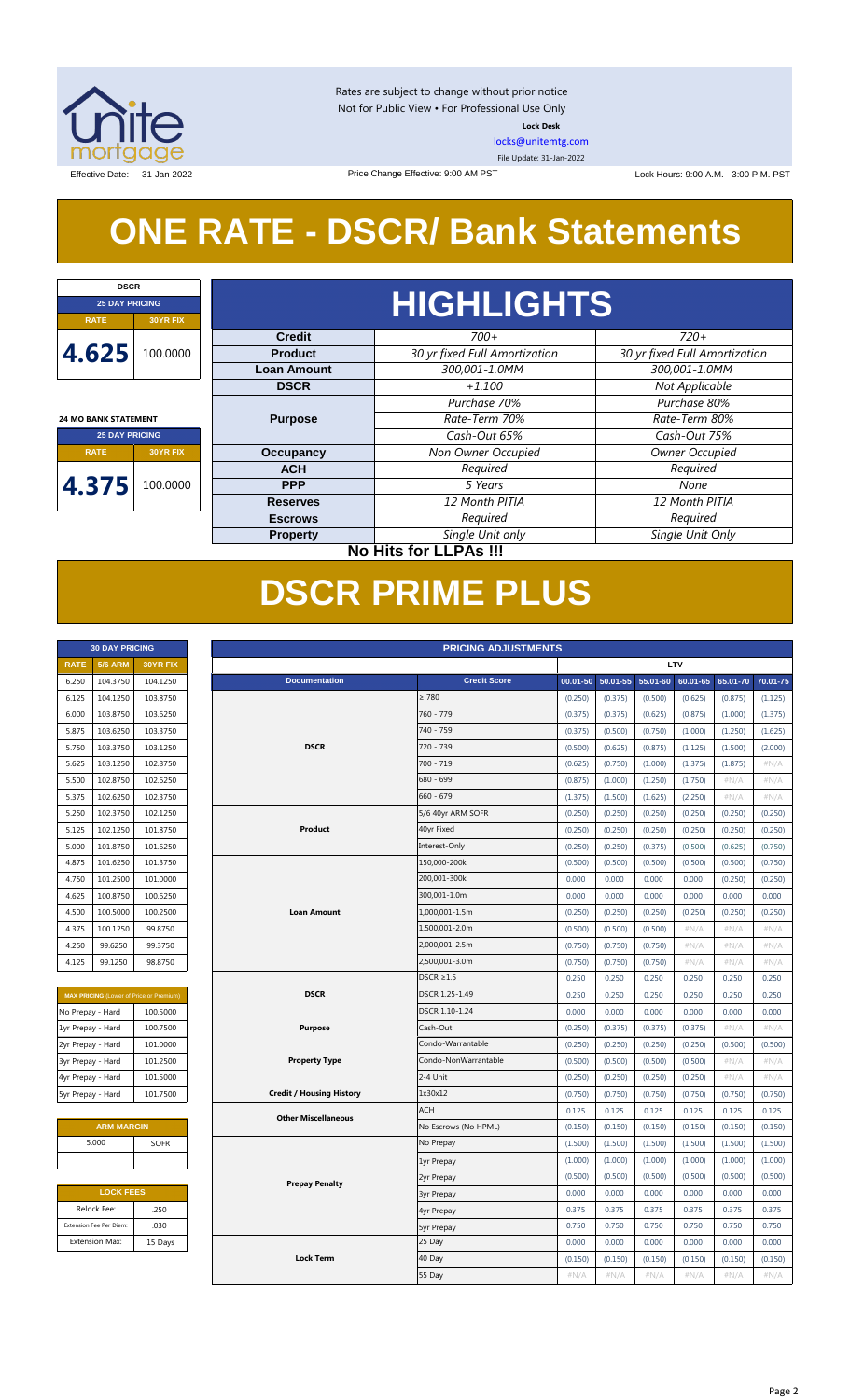

Rates are subject to change without prior notice Not for Public View • For Professional Use Only **Lock Desk**

[locks@unitemtg.com](mailto:locks@unitemtg.com)

File Update: 31-Jan-2022

Effective Date: 31-Jan-2022 Price Change Effective: 9:00 AM PST Lock Hours: 9:00 A.M. - 3:00 P.M. PST

# **DSCR PRIME & FOREIGN NATIONAL**

| <b>30 DAY PRICING</b> |                    |                 |  |  |
|-----------------------|--------------------|-----------------|--|--|
| <b>RATE</b>           | <b>5/6 ARM</b>     | <b>30YR FIX</b> |  |  |
| 6.500                 | 104.1250           | 103.8750        |  |  |
| 6.375                 | 103.8750           | 103.6250        |  |  |
| 6.250                 | 103.6250           | 103.3750        |  |  |
| 6.125                 | 103.3750           | 103.1250        |  |  |
| 6.000                 | 103.1250           | 102.8750        |  |  |
| 5.875                 | 102.8750           | 102.6250        |  |  |
| 5.750                 | 102.6250           | 102.3750        |  |  |
| 5.625                 | 102.3750           | 102.1250        |  |  |
| 5.500                 | 102.1250           | 101.8750        |  |  |
| 5.375                 | 101.8750           | 101.6250        |  |  |
| 5.250                 | 101.6250           | 101.3750        |  |  |
| 5.125                 | 101.3750           | 101.1250        |  |  |
| 5.000                 | 101.1250           | 100.8750        |  |  |
| 4.875                 | 100.8750           | 100.6250        |  |  |
| 4.750                 | 100.5000           | 100.2500        |  |  |
| 4.625                 | 100.1250           | 99.8750         |  |  |
| 4.500                 | 99.6250            | 99.3750         |  |  |
| 4.375                 | 99.1250<br>98.8750 |                 |  |  |
| 4.250                 | 98.2500<br>98.5000 |                 |  |  |

| <b>MAX PRICING (Lower of Price or Premium)</b> |          |  |  |
|------------------------------------------------|----------|--|--|
| No Prepay - Hard                               | 100.7500 |  |  |
| 1yr Prepay - Hard                              | 101.0000 |  |  |
| 2yr Prepay - Hard                              | 101.2500 |  |  |
| 3yr Prepay - Hard                              | 101.5000 |  |  |
| 4yr Prepay - Hard                              | 101.7500 |  |  |
| 5yr Prepay - Hard                              | 102,0000 |  |  |

| <b>ARM MARGIN</b> |             |  |
|-------------------|-------------|--|
| 5.000             | <b>SOFR</b> |  |

| <b>LOCK FEES</b>        |         |  |  |
|-------------------------|---------|--|--|
| Relock Fee:             | .250    |  |  |
| Extension Fee Per Diem: | .030    |  |  |
| <b>Extension Max:</b>   | 15 Days |  |  |

|                   | <b>30 DAY PRICING</b>   |                                         | <b>PRICING ADJUSTMENTS</b>      |                           |         |                            |         |          |          |          |          |
|-------------------|-------------------------|-----------------------------------------|---------------------------------|---------------------------|---------|----------------------------|---------|----------|----------|----------|----------|
| <b>RATE</b>       | <b>5/6 ARM</b>          | 30YR FIX                                |                                 |                           |         |                            |         | LTV      |          |          |          |
| 6.500             | 104.1250                | 103.8750                                | <b>Documentation</b>            | <b>Credit Score</b>       |         | 00.01-50 50.01-55 55.01-60 |         | 60.01-65 | 65.01-70 | 70.01-75 | 75.01-80 |
| 6.375             | 103.8750                | 103.6250                                |                                 | $\geq 780$                | (0.250) | (0.375)                    | (0.500) | (0.625)  | (0.875)  | (1.125)  | (1.750)  |
| 6.250             | 103.6250                | 103.3750                                |                                 | 760 - 779                 | (0.375) | (0.375)                    | (0.625) | (0.875)  | (1.000)  | (1.375)  | (2.000)  |
| 6.125             | 103.3750                | 103.1250                                |                                 | 740 - 759                 | (0.375) | (0.500)                    | (0.750) | (1.000)  | (1.250)  | (1.625)  | (2.250)  |
| 6.000             | 103.1250                | 102.8750                                |                                 | 720 - 739                 | (0.500) | (0.625)                    | (0.875) | (1.125)  | (1.500)  | (2.000)  | (2.750)  |
| 5.875             | 102.8750                | 102.6250                                | <b>DSCR</b>                     | 700 - 719                 | (0.625) | (0.750)                    | (1.000) | (1.375)  | (1.875)  | (2.500)  | (3.500)  |
| 5.750             | 102.6250                | 102.3750                                |                                 | 680 - 699                 | (0.875) | (1.000)                    | (1.250) | (1.750)  | (2.250)  | (3.000)  | (3.875)  |
| 5.625             | 102.3750                | 102.1250                                |                                 | $660 - 679$               | (1.375) | (1.500)                    | (1.625) | (2.250)  | (3.125)  | (3.750)  | (4.500)  |
| 5.500             | 102.1250                | 101.8750                                |                                 | $640 - 659$               | (1.875) | (2.000)                    | (2.125) | (2.750)  | (3.625)  | (4.750)  | $\#N/A$  |
| 5.375             | 101.8750                | 101.6250                                |                                 | $620 - 639$               | (2.375) | (2.500)                    | (2.625) | (3.250)  | (4.125)  | $\#N/A$  | # $N/A$  |
| 5.250             | 101.6250                | 101.3750                                |                                 | 5/6 30yr ARM SOFR         | 0.000   | 0.000                      | 0.000   | 0.000    | 0.000    | 0.000    | 0.000    |
| 5.125             | 101.3750                | 101.1250                                |                                 | 7/6 30yr ARM SOFR         | (0.250) | (0.250)                    | (0.250) | (0.250)  | (0.250)  | (0.250)  | (0.250)  |
| 5.000             | 101.1250                | 100.8750                                |                                 | 5/6 40yr ARM SOFR         | (0.250) | (0.250)                    | (0.250) | (0.250)  | (0.250)  | (0.250)  | (0.250)  |
| 4.875             | 100.8750                | 100.6250                                | Product                         | 7/6 40yr ARM SOFR         | (0.500) | (0.500)                    | (0.500) | (0.500)  | (0.500)  | (0.500)  | (0.500)  |
| 4.750             | 100.5000                | 100.2500                                |                                 | 40yr Fixed                | (0.250) | (0.250)                    | (0.250) | (0.250)  | (0.250)  | (0.250)  | (0.250)  |
| 4.625             | 100.1250                | 99.8750                                 |                                 | Interest-Only             | (0.250) | (0.250)                    | (0.375) | (0.500)  | (0.625)  | (0.750)  | (1.000)  |
| 4.500             | 99.6250                 | 99.3750                                 |                                 | 150,000-200k              | (0.500) | (0.500)                    | (0.500) | (0.500)  | (0.500)  | (0.750)  | (0.750)  |
| 4.375             | 99.1250                 | 98.8750                                 |                                 | 200,001-300k              | 0.000   | 0.000                      | 0.000   | 0.000    | (0.250)  | (0.250)  | (0.500)  |
| 4.250             | 98.5000                 | 98.2500                                 |                                 | 300,001-1.0m              | 0.000   | 0.000                      | 0.000   | 0.000    | 0.000    | 0.000    | 0.000    |
|                   |                         |                                         | <b>Loan Amount</b>              | 1,000,001-1.5m            | (0.250) | (0.250)                    | (0.250) | (0.250)  | (0.250)  | (0.250)  | (0.500)  |
|                   |                         | MAX PRICING (Lower of Price or Premium) |                                 | 1,500,001-2.0m            | (0.500) | (0.500)                    | (0.500) | (0.500)  | #N/A     | $\#N/A$  | #N/A     |
| No Prepay - Hard  |                         | 100.7500                                |                                 | 2,000,001-2.5m            | (0.750) | (0.750)                    | (0.750) | (0.750)  | #N/A     | $\#N/A$  | #N/A     |
| 1yr Prepay - Hard |                         | 101.0000                                |                                 | 2,500,001-3.0m            | (0.750) | (0.750)                    | (0.750) | (0.750)  | $\#N/A$  | $\#N/A$  | $\#N/A$  |
| 2yr Prepay - Hard |                         | 101.2500                                |                                 | $DSCR \geq 1.5$           | 0.250   | 0.250                      | 0.250   | 0.250    | 0.250    | 0.250    | 0.250    |
| 3yr Prepay - Hard |                         | 101.5000                                |                                 | DSCR 1.25-1.49            | 0.250   | 0.250                      | 0.250   | 0.250    | 0.250    | 0.250    | 0.250    |
| 4yr Prepay - Hard |                         | 101.7500                                | <b>DSCR</b>                     | DSCR 1.10-1.24            | 0.000   | 0.000                      | 0.000   | 0.000    | 0.000    | 0.000    | 0.000    |
| 5yr Prepay - Hard |                         | 102.0000                                |                                 | DSCR 1.00-1.09            | (0.250) | (0.250)                    | (0.375) | (0.375)  | (0.500)  | (0.500)  | (0.750)  |
|                   |                         |                                         |                                 | DSCR 0.75-0.99            | (1.500) | (1.500)                    | (1.625) | (1.625)  | (1.750)  | (1.750)  | $\#N/A$  |
|                   | <b>ARM MARGIN</b>       |                                         | <b>Purpose</b>                  | Cash-Out                  | (0.250) | (0.375)                    | (0.375) | (0.375)  | (0.500)  | (0.625)  | $\#N/A$  |
|                   | 5.000                   | <b>SOFR</b>                             |                                 | Condo-Warrantable         | (0.250) | (0.250)                    | (0.250) | (0.250)  | (0.500)  | (0.500)  | (0.500)  |
|                   |                         |                                         |                                 | Condo-NonWarrantable      | (0.500) | (0.500)                    | (0.500) | (0.500)  | (0.750)  | $\#N/A$  | $\#N/A$  |
|                   | <b>LOCK FEES</b>        |                                         | <b>Property Type</b>            | 2-4Unit                   | (0.250) | (0.250)                    | (0.250) | (0.250)  | (0.500)  | (0.500)  | (0.500)  |
|                   | Relock Fee:             | .250                                    |                                 | Modular                   | (1.000) | (1.000)                    | (1.000) | (1.000)  | (1.000)  | (1.000)  | (1.000)  |
|                   | Extension Fee Per Diem: | .030                                    | Citizenship                     | Foreign Nat'l (DSCR Only) | (1.750) | (1.750)                    | (1.750) | (1.750)  | #N/A     | $\#N/A$  | $\#N/A$  |
|                   | <b>Extension Max:</b>   | 15 Days                                 |                                 | 1x30x12                   | (0.750) | (0.750)                    | (0.750) | (0.750)  | (0.750)  | (0.750)  | (0.750)  |
|                   |                         |                                         |                                 | Multiple30x12             | (2.250) | (2.250)                    | (2.250) | (2.250)  | (2.250)  | (2.250)  | # $N/A$  |
|                   |                         |                                         |                                 | FC/SS/DIL/BK7 36-47mo     | (1.000) | (1.000)                    | (1.000) | (1.000)  | (1.000)  | (1.000)  | (1.000)  |
|                   |                         |                                         | <b>Credit / Housing History</b> | FC/SS/DIL/BK7 24-35mo     | (1.750) | (1.750)                    | (1.750) | (1.750)  | (1.750)  | (1.750)  | $\#N/A$  |
|                   |                         |                                         |                                 | BK7 12-23mo               | (2.500) | (2.500)                    | (2.500) | (2.500)  | (2.500)  | (2.500)  | $\#N/A$  |
|                   |                         |                                         |                                 | BK13 DC                   | (1.000) | (1.000)                    | (1.000) | (1.000)  | (1.000)  | (1.000)  | (1.000)  |
|                   |                         |                                         |                                 | ACH                       | 0.125   | 0.125                      | 0.125   | 0.125    | 0.125    | 0.125    | 0.125    |
|                   |                         |                                         | <b>Other Miscellaneous</b>      | Escrows                   | 0.000   | 0.000                      | 0.000   | 0.000    | 0.000    | 0.000    | 0.000    |
|                   |                         |                                         |                                 | No Prepay                 | (1.500) | (1.500)                    | (1.500) | (1.500)  | (1.500)  | (1.500)  | (1.500)  |
|                   |                         |                                         |                                 | 1yr Prepay                | (1.000) | (1.000)                    | (1.000) | (1.000)  | (1.000)  | (1.000)  | (1.000)  |
|                   |                         |                                         |                                 | 2yr Prepay                | (0.500) | (0.500)                    | (0.500) | (0.500)  | (0.500)  | (0.500)  | (0.500)  |
|                   |                         |                                         | <b>Prepay Penalty</b>           | <b>3yr Prepay</b>         | 0.000   | 0.000                      | 0.000   | 0.000    | 0.000    | 0.000    | 0.000    |
|                   |                         |                                         |                                 | 4yr Prepay                | 0.375   | 0.375                      | 0.375   | 0.375    | 0.375    | 0.375    | 0.375    |
|                   |                         |                                         |                                 | <b>5yr Prepay</b>         | 0.750   | 0.750                      | 0.750   | 0.750    | 0.750    | 0.750    | 0.750    |
|                   |                         |                                         |                                 | 25 Day                    | 0.000   | 0.000                      | 0.000   | 0.000    | 0.000    | 0.000    | 0.000    |
|                   |                         |                                         | <b>Lock Term</b>                | 40 Day                    | (0.150) | (0.150)                    | (0.150) | (0.150)  | (0.150)  | (0.150)  | (0.150)  |
|                   |                         |                                         |                                 | 55 Day                    | (0.300) | (0.300)                    | (0.300) | (0.300)  | (0.300)  | (0.300)  | (0.300)  |
|                   |                         |                                         |                                 |                           |         |                            |         |          |          |          |          |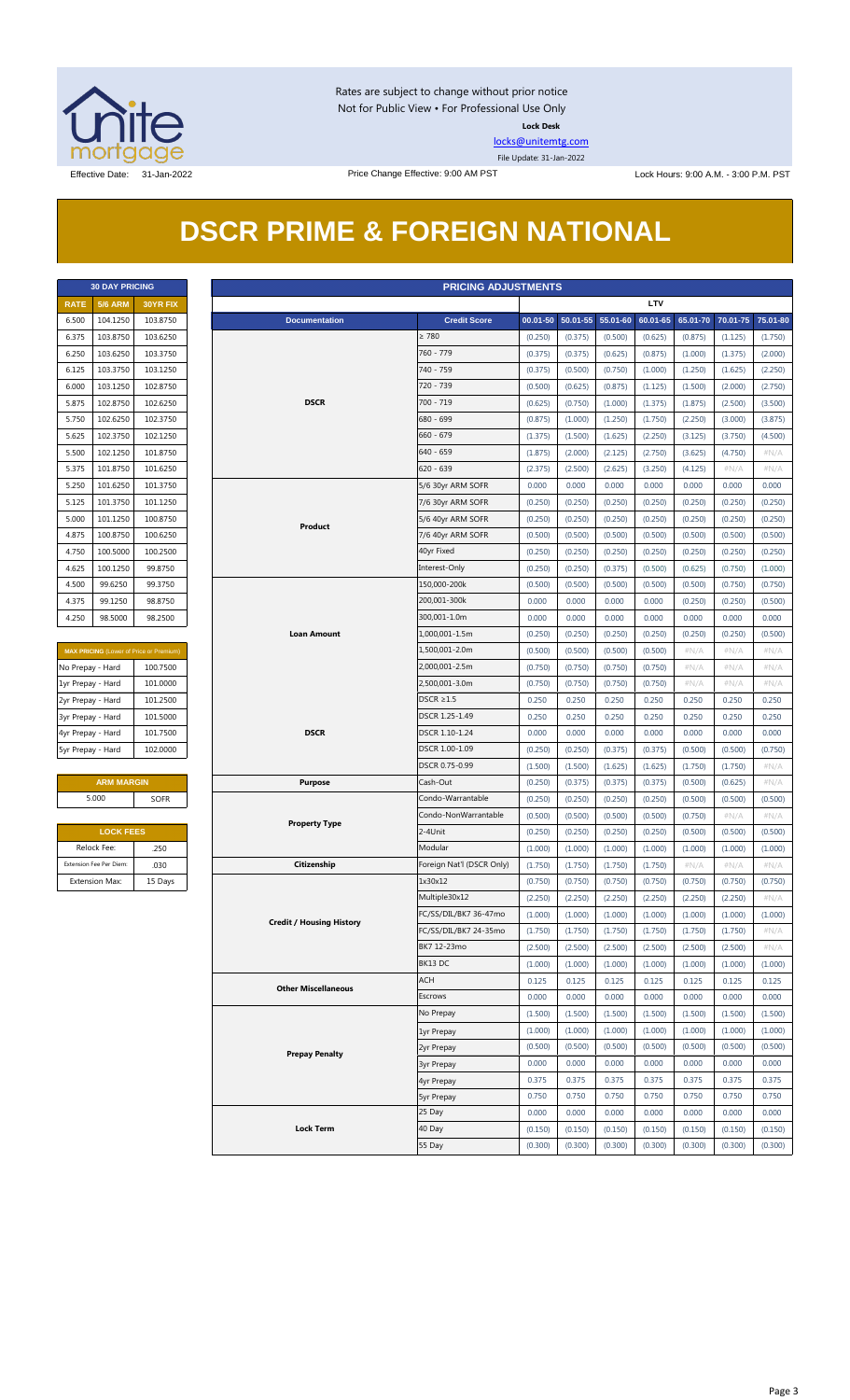

Rates are subject to change without prior notice Not for Public View • For Professional Use Only **Lock Desk** locks@unitemtg.com File Update: 31-Jan-2022

Effective Date: 31-Jan-2022 **Price Change Effective: 9:00 AM PST** Lock Hours: 9:00 A.M. - 3:00 P.M. PST

# **Alt Doc PRIME PLUS**

|             | <b>PRIMARY &amp; SECONDARY HOME</b> |                 |
|-------------|-------------------------------------|-----------------|
| <b>RATE</b> | <b>5/6 ARM</b>                      | <b>30YR FIX</b> |
| 6.125       | 104.875                             | 104.625         |
| 6.000       | 104.625                             | 104.375         |
| 5.875       | 104.375                             | 104.125         |
| 5.750       | 104.125                             | 103.875         |
| 5.625       | 103.875                             | 103.625         |
| 5.500       | 103.625                             | 103.375         |
| 5.375       | 103.375                             | 103.125         |
| 5.250       | 103.125                             | 102.875         |
| 5.125       | 102.875                             | 102.625         |
| 5.000       | 102.625                             | 102.375         |
| 4.875       | 102.375                             | 102.125         |
| 4.750       | 102.125                             | 101.875         |
| 4.625       | 101.875                             | 101.625         |
| 4.500       | 101.500                             | 101.250         |
| 4.375       | 101.125                             | 100.875         |
| 4.250       | 100.750                             | 100.500         |
| 4.125       | 100.250                             | 100,000         |
| 4.000       | 99.750                              | 99.500          |
|             |                                     |                 |

| <b>LOCK FEES</b>                               |         |
|------------------------------------------------|---------|
| Relock Fee:                                    | .250    |
| <b>Extension Fee Per Diem</b>                  | .030    |
| <b>Extension Max:</b>                          | 15 Days |
|                                                |         |
| <b>MAX PRICING (Lower of Price or Premium)</b> |         |
| 101.0000                                       |         |

|             | PRIMARY & SECONDARY HOME                             |          | <b>PRICING ADJUSTMENTS</b>    |                          |                     |                    |                    |                    |                    |                    |                    |  |  |  |
|-------------|------------------------------------------------------|----------|-------------------------------|--------------------------|---------------------|--------------------|--------------------|--------------------|--------------------|--------------------|--------------------|--|--|--|
| <b>RATE</b> | <b>5/6 ARM</b>                                       | 30YR FIX |                               |                          |                     |                    |                    | LTV                |                    |                    |                    |  |  |  |
| 6.125       | 104.875                                              | 104.625  | <b>Documentation</b>          | <b>Credit Score</b>      | 00.01-50            | 50.01-55           | 55.01-60           | 60.01-65           | 65.01-70           | 70.01-75           | 75.01-80           |  |  |  |
| 6.000       | 104.625                                              | 104.375  | <b>Full Doc</b>               | > 780                    | 0.000               | 0.000              | 0.000              | (0.250)            | (0.375)            | (0.375)            | (0.500)            |  |  |  |
| 5.875       | 104.375                                              | 104.125  |                               | 760 - 779                | 0.000               | 0.000              | 0.000              | (0.250)            | (0.375)            | (0.500)            | (0.625)            |  |  |  |
| 5.750       | 104.125                                              | 103.875  |                               | 740 - 759                | 0.000               | 0.000              | 0.000              | (0.250)            | (0.375)            | (0.625)            | (0.750)            |  |  |  |
| 5.625       | 103.875                                              | 103.625  |                               | 720 - 739                | (0.125)             | (0.125)            | (0.125)            | (0.250)            | (0.500)            | (0.750)            | (1.000)            |  |  |  |
| 5.500       | 103.625                                              | 103.375  |                               | 700 - 719                | (0.250)             | (0.250)            | (0.375)            | (0.500)            | (0.625)            | (0.875)            | $\#N/A$            |  |  |  |
| 5.375       | 103.375                                              | 103.125  |                               | 680 - 699                | (0.250)             | (0.250)            | (0.500)            | (0.625)            | (0.750)            | $\#N/F$            | $\#N/\beta$        |  |  |  |
| 5.250       | 103.125                                              | 102.875  |                               | 660 - 679                | (0.250)             | (0.375)            | (0.500)            | (1.000)            | (1.375)            | #N/A               | #N/A               |  |  |  |
| 5.125       | 102.875                                              | 102.625  |                               | 640 - 659                | #N/A                | #N/A               | #N/A               | #N/A               | $\#N/A$            | #N/A               | #N/A               |  |  |  |
| 5.000       | 102.625                                              | 102.375  |                               | 620 - 639                | #N/A                | #N/A               | #N/A               | #N/A               | #N/A               | #N/A               | #N/A               |  |  |  |
| 4.875       | 102.375                                              | 102.125  | Bank                          | $\geq 780$               | (0.125)             | (0.250)            | (0.250)            | (0.375)            | (0.500)            | (0.625)            | (0.875)            |  |  |  |
| 4.750       | 102.125                                              | 101.875  | <b>Statement</b>              | 760 - 779                | (0.250)             | (0.250)            | (0.250)            | (0.500)            | (0.625)            | (0.750)            | (1.125)            |  |  |  |
| 4.625       | 101.875                                              | 101.625  |                               | 740 - 759                | (0.250)             | (0.250)            | (0.250)            | (0.625)            | (0.750)            | (1.000)            | (1.375)            |  |  |  |
| 4.500       | 101.500                                              | 101.250  |                               | 720 - 739                | (0.250)             | (0.375)            | (0.375)            | (0.750)            | (0.875)            | (1.125)            | (1.625)            |  |  |  |
| 4.375       | 101.125                                              | 100.875  |                               | 700 - 719                | (0.375)             | (0.375)            | (0.625)            | (0.875)            | (1.125)            | (1.500)            | $\#N/A$            |  |  |  |
| 4.250       | 100.750                                              | 100.500  |                               | 680 - 699                | (0.375)             | (0.500)            | (0.750)            | (1.000)            | (1.375)            | $\#N/A$            | $\#N/A$            |  |  |  |
| 4.125       | 100.250                                              | 100.000  |                               | 660 - 679                | (0.500)             | (0.750)            | (1.000)            | (1.500)            | (2.250)            | #N/A               | $\#N/A$            |  |  |  |
| 4.000       | 99.750                                               | 99.500   |                               | 640 - 659                | #N/A                | #N/A               | $\#N/A$            | #N/A               | $\#N/A$            | #N/A               | #N/A               |  |  |  |
|             |                                                      |          |                               | 620 - 639                | #N/A                | #N/A               | # $N/A$            | #N/A               | #N/A               | # $N/A$            | #N/A               |  |  |  |
|             | <b>ARM MARGIN</b>                                    |          |                               | 12 Mth Bank Statements   | (0.125)             | (0.125)            | (0.125)            | (0.250)            | (0.375)            | (0.375)            | (0.375)            |  |  |  |
|             | 5.000                                                | SOFR     | Asset                         | $\geq 780$               | (0.125)             | (0.250)            | (0.250)            | (0.625)            | (0.875)            | (1.125)            | (1.500)            |  |  |  |
|             |                                                      |          | <b>Depletion</b>              | 760 - 779                | (0.125)             | (0.250)            | (0.375)            | (0.750)            | (1.000)            | (1.375)            | (1.875)            |  |  |  |
|             |                                                      |          |                               | 740 - 759<br>720 - 739   | (0.250)             | (0.250)            | (0.500)            | (0.875)            | (1.125)            | (1.625)            | (2.250)            |  |  |  |
|             | <b>LOCK FEES</b>                                     |          |                               |                          | (0.375)             | (0.500)            | (0.625)            | (1.000)            | (1.500)            | (2.000)            | (2.750)            |  |  |  |
|             | Relock Fee:<br>.250<br>xtension Fee Per Diem<br>.030 |          |                               | 700 - 719<br>680 - 699   | (0.500)<br>(0.625)  | (0.625)<br>(0.750) | (1.000)<br>(1.250) | (1.375)<br>(1.750) | (1.875)<br>(2.250) | (2.500)<br>$\#N/A$ | #N//<br>#N/A       |  |  |  |
|             | <b>Extension Max:</b>                                | 15 Days  |                               | 660 - 679                | (0.750)             | (1.000)            | (1.500)            | (2.250)            | (3.125)            | #N/A               | #N/A               |  |  |  |
|             |                                                      |          |                               | 640 - 659                | $\#\mathbb{N}/\ell$ | # $N/4$            | # $N/A$            | #N/A               | #N/A               | # $N/A$            | #N/A               |  |  |  |
|             | MAX PRICING (Lower of Price or Premium               |          |                               | 620 - 639                | $\#N/A$             | #N/A               | $\#N/A$            | #N/A               | $\#N/A$            | #N/A               | $\#N/A$            |  |  |  |
|             | 101.0000                                             |          | Product                       | 5/6 30yr ARM SOFR        | 0.000               | 0.000              | 0.000              | 0.000              | 0.000              | 0.000              | 0.000              |  |  |  |
|             |                                                      |          |                               | 5/6 40yr ARM SOFR        | (0.250)             | (0.250)            | (0.250)            | (0.250)            | (0.250)            | (0.250)            | (0.250)            |  |  |  |
|             |                                                      |          |                               | 30yr Fixed               | 0.000               | 0.000              | 0.000              | 0.000              | 0.000              | 0.000              | 0.000              |  |  |  |
|             |                                                      |          |                               | 40yr Fixed               | (0.250)             | (0.250)            | (0.250)            | (0.250)            | (0.250)            | (0.250)            | (0.250)            |  |  |  |
|             |                                                      |          |                               | Interest-Only            | (0.250)             | (0.250)            | (0.375)            | (0.500)            | (0.625)            | (0.750)            | $\#N/\beta$        |  |  |  |
|             |                                                      |          | Loan                          | 150,000-200k             | (0.500)             | (0.500)            | (0.500)            | (0.500)            | (0.500)            | (0.750)            | (0.750)            |  |  |  |
|             |                                                      |          | Amount                        | 200,001-300k             | 0.000               | 0.000              | 0.000              | 0.000              | (0.250)            | (0.250)            | (0.250)            |  |  |  |
|             |                                                      |          |                               | 300,001-1,000,000        | 0.000               | 0.000              | 0.000              | 0.000              | 0.000              | 0.000              | 0.000              |  |  |  |
|             |                                                      |          |                               | 1,000,001-1.5m           | (0.250)             | (0.250)            | (0.250)            | (0.250)            | (0.250)            | (0.250)            | (0.250)            |  |  |  |
|             |                                                      |          |                               | 1,500,001-2.0m           | (0.500)             | (0.500)            | (0.500)            | (0.500)            | (0.500)            | #N/A               | #N/A               |  |  |  |
|             |                                                      |          |                               | 2,000,001-2.5m           | (0.750)             | (0.750)            | (0.750)            | (0.750)            | (0.750)            | #N/A               | $\#N/A$            |  |  |  |
|             |                                                      |          |                               | 2,500,001-3.0m           | (0.750)             | (0.750)            | (0.750)            | (0.750)            | (0.750)            | #N/A               | #N/A               |  |  |  |
|             |                                                      |          | DTI                           | 43.01-50                 | 0.000               | 0.000              | 0.000              | 0.000              | 0.000              | 0.000              | 0.000              |  |  |  |
|             |                                                      |          |                               | 50.01-55                 | 0.000               | 0.000              | 0.000              | 0.000              | 0.000              | (0.125)            | $\#N/A$            |  |  |  |
|             |                                                      |          | Cash Out                      |                          | (0.250)             | (0.375)            | (0.375)            | (0.375)            | (0.500)            | (0.625)            | $\#N/\beta$        |  |  |  |
|             |                                                      |          | <b>Second Home</b>            |                          | (0.500)             | (0.500)            | (0.500)            | (0.500)            | (0.500)            | (0.500)            | (0.500)            |  |  |  |
|             |                                                      |          | <b>Property Type</b>          | Condo-Warrantable        | (0.250)             | (0.250)            | (0.250)            | (0.250)            | (0.500)            | (0.500)            | #N/A               |  |  |  |
|             |                                                      |          |                               | Condo-NonWarrantable     | (0.500)             | (0.500)            | (0.500)            | (0.500)            | $\#N/A$            | #N/A               | #N/A               |  |  |  |
|             |                                                      |          |                               | 2-Unit                   | (0.250)             | (0.250)            | (0.250)            | (0.250)            | (0.500)            | #N/A               | #N/A               |  |  |  |
|             |                                                      |          | <b>Credit/Housing History</b> | 1x30x12<br>Multiple30x12 | (0.750)<br>(2.250)  | (0.750)<br>(2.250) | (0.750)<br>(2.250) | (0.750)<br>(2.250) | (0.750)            | (0.750)<br>(2.250) | (0.750)<br>(2.250) |  |  |  |
|             |                                                      |          | <b>Misccellaneous</b>         | ACH                      | 0.125               | 0.125              | 0.125              | 0.125              | (2.250)<br>0.125   | 0.125              | 0.125              |  |  |  |
|             |                                                      |          |                               | No Escrows (No HPML)     | (0.150)             | (0.150)            | (0.150)            | (0.150)            | (0.150)            | (0.150)            | (0.150)            |  |  |  |
|             |                                                      |          | <b>Lock Term</b>              | 45 Day                   | (0.150)             | (0.150)            | (0.150)            | (0.150)            | (0.150)            | (0.150)            | (0.150)            |  |  |  |
|             |                                                      |          | <b>State</b>                  | non CA                   | 0.250               | 0.250              | 0.250              | 0.250              | 0.250              | 0.250              | 0.250              |  |  |  |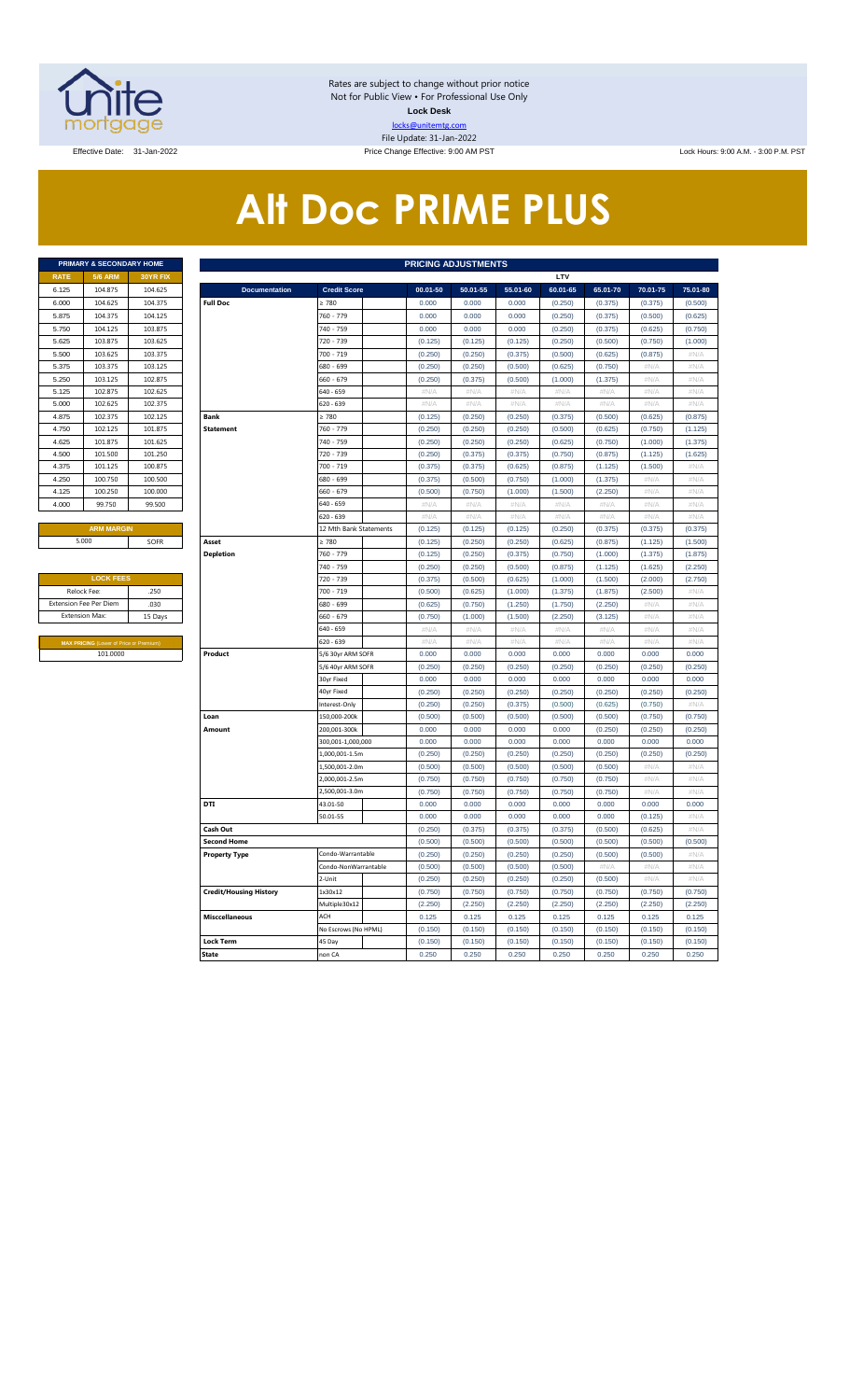

Rates are subject to change without prior notice Not for Public View • For Professional Use Only **Lock Desk** locks@unitemtg.com File Update: 31-Jan-2022

Effective Date: 31-Jan-2022 **Price Change Effective: 9:00 AM PST** Lock Hours: 9:00 A.M. - 3:00 P.M. PST

# **Alt Doc PRIME**

|             | <b>PRIMARY &amp; SECONDARY HOME</b> |                 |
|-------------|-------------------------------------|-----------------|
| <b>RATE</b> | <b>5/6 ARM</b>                      | <b>30YR FIX</b> |
| 6.250       | 104.375                             | 104.125         |
| 6.125       | 104.125                             | 103.875         |
| 6.000       | 103.875                             | 103.625         |
| 5.875       | 103.625                             | 103.375         |
| 5.750       | 103.375                             | 103.125         |
| 5.625       | 103.125                             | 102.875         |
| 5.500       | 102.875                             | 102.625         |
| 5.375       | 102.625                             | 102.375         |
| 5.250       | 102.375                             | 102.125         |
| 5.125       | 102.125                             | 101.875         |
| 5.000       | 101.875                             | 101.625         |
| 4.875       | 101.625                             | 101.375         |
| 4.750       | 101.375                             | 101.125         |
| 4.625       | 101.125                             | 100.875         |
| 4.500       | 100.750                             | 100.500         |
| 4.375       | 100.375                             | 100.125         |
| 4.250       | 100.000                             | 99.750          |
| 4.125       | 99.500                              | 99.250          |

### **ARM MARGIN** 5.000

| <b>LOCK FEES</b>              |         |
|-------------------------------|---------|
| Relock Fee:                   | .250    |
| <b>Extension Fee Per Diem</b> | .030    |
| <b>Extension Max:</b>         | 15 Days |
|                               |         |

**MAX PRICING** (Lower of Price or Premium) 101.0000

|                       | PRIMARY & SECONDARY HOME                |                    |                               |                                |                    | <b>PRICING ADJUSTMENTS</b> |                    |                    |                    |                    |                    |                    |              |
|-----------------------|-----------------------------------------|--------------------|-------------------------------|--------------------------------|--------------------|----------------------------|--------------------|--------------------|--------------------|--------------------|--------------------|--------------------|--------------|
| RATE                  | <b>5/6 ARM</b>                          | 30YR FIX           |                               |                                |                    |                            |                    | LTV                |                    |                    |                    |                    |              |
| 6.250                 | 104.375                                 | 104.125            | <b>Documentation</b>          | <b>Credit Score</b>            | 00.01-50           | 50.01-55                   | 55.01-60           | 60.01-65           | 65.01-70           | 70.01-75           | 75.01-80           | 80.01-85           | 85.01-90     |
| 6.125                 | 104.125                                 | 103.875            | <b>Full Doc</b>               | 2780                           | 0.000              | 0.000                      | 0.000              | (0.250)            | (0.375)            | (0.375)            | (0.500)            | (0.750)            | (1.125)      |
| 6.000                 | 103.875                                 | 103.625            |                               | 760 - 779                      | 0.000              | 0.000                      | 0.000              | (0.250)            | (0.375)            | (0.500)            | (0.625)            | (0.875)            | (1.375)      |
| 5.875                 | 103.625                                 | 103.375            |                               | 740 - 759                      | 0.000              | 0.000                      | 0.000              | (0.250)            | (0.375)            | (0.625)            | (0.750)            | (1.125)            | (1.625)      |
| 5.750                 | 103.375                                 | 103.125            |                               | 720 - 739                      | (0.125)            | (0.125)                    | (0.125)            | (0.250)            | (0.500)            | (0.750)            | (1.000)            | (1.250)            | (1.875)      |
| 5.625                 | 103.125                                 | 102.875            |                               | 700 - 719                      | (0.250)            | (0.250)                    | (0.375)            | (0.500)            | (0.625)            | (0.875)            | (1.250)            | (1.625)            | (2.250)      |
| 5.500                 | 102.875                                 | 102.625            |                               | 680 - 699                      | (0.250)            | (0.250)                    | (0.500)            | (0.625)            | (0.750)            | (1.000)            | (1.375)            | (2.000)            | #N/A         |
| 5.375                 | 102.625                                 | 102.375            |                               | 660 - 679<br>$640 - 659$       | (0.250)            | (0.375)                    | (0.500)            | (1.000)            | (1.375)            | (1.625)            | (2.000)            | (2.750)            | #N/A         |
| 5.250                 | 102.375                                 | 102.125            |                               | $620 - 639$                    | (0.375)            | (0.375)                    | (0.500)            | (1.250)            | (1.500)            | (1.750)            | (2.250)            | #N/A               | #N/A         |
| 5.125                 | 102.125                                 | 101.875            | <b>Bank</b>                   |                                | (0.500)            | (0.500)                    | (0.500)            | (1.500)            | (1.750)            | (2.000)            | (2.500)            | #N/A               | #N/A         |
| 5.000                 | 101.875                                 | 101.625            |                               | 2780                           | (0.125)            | (0.250)                    | (0.250)            | (0.375)            | (0.500)            | (0.625)            | (0.875)            | (1.250)            | (2.000)      |
| 4.875                 | 101.625                                 | 101.375            | <b>Statement</b>              | 760 - 779                      | (0.250)            | (0.250)                    | (0.250)            | (0.500)            | (0.625)            | (0.750)            | (1.125)            | (1.625)            | (2.375)      |
| 4.750                 | 101.375                                 | 101.125            |                               | 740 - 759                      | (0.250)            | (0.250)                    | (0.250)            | (0.625)            | (0.750)            | (1.000)            | (1.375)            | (1.875)            | (2.875)      |
| 4.625                 | 101.125                                 | 100.875            |                               | 720 - 739<br>700 - 719         | (0.250)            | (0.375)                    | (0.375)            | (0.750)            | (0.875)            | (1.125)            | (1.625)            | (2.250)            | (3.375)      |
| 4.500                 | 100.750<br>100.375                      | 100.500<br>100.125 |                               | 680 - 699                      | (0.375)            | (0.375)                    | (0.625)            | (0.875)<br>(1.000) | (1.125)            | (1.500)            | (2.000)            | (2.750)            | (4.000)      |
| 4.375<br>4.250        | 100.000                                 | 99.750             |                               | 660 - 679                      | (0.375)<br>(0.500) | (0.500)<br>(0.750)         | (0.750)<br>(1.000) | (1.500)            | (1.375)<br>(2.250) | (1.750)<br>(2.750) | (2.500)<br>(3.500) | (3.500)<br>(4.250) | #N/A<br>#N/A |
| 4.125                 | 99.500                                  | 99.250             |                               | 640 - 659                      |                    | (1.000)                    |                    |                    |                    |                    | (4.000)            | #N/A               |              |
|                       |                                         |                    |                               | $620 - 639$                    | (0.750)            |                            | (1.250)            | (1.750)<br>(2.250) | (2.500)<br>(3.000) | (3.125)<br>(3.625) | #N/A               | #N/A               | #N/A<br>#N/A |
|                       |                                         |                    |                               |                                | (1.250)            | (1.500)                    | (1.750)            |                    |                    | (1.000)            |                    | #N/A               | #N/A         |
|                       | <b>ARM MARGIN</b>                       |                    |                               | 3 Mth Bank Statements          | (0.750)            | (0.750)                    | (0.750)            | (0.875)            | (1.000)            |                    | (1.000)            |                    |              |
|                       | 5.000                                   | SOFR               | Asset                         | 12 Mth Bank Statements<br>2780 | (0.125)            | (0.125)<br>(0.250)         | (0.125)<br>(0.250) | (0.250)            | (0.375)            | (0.375)            | (0.375)            | (0.500)<br>#N/A    | (0.500)      |
|                       |                                         |                    |                               |                                | (0.125)            |                            |                    | (0.625)            | (0.875)            | (1.125)            | (1.500)            |                    | #N/A         |
|                       |                                         |                    | <b>Depletion</b>              | 760 - 779                      | (0.125)            | (0.250)                    | (0.375)            | (0.750)            | (1.000)            | (1.375)            | (1.875)            | #N/A               | #N/A         |
|                       |                                         |                    |                               | 740 - 759                      | (0.250)            | (0.250)                    | (0.500)            | (0.875)            | (1.125)            | (1.625)            | (2.250)            | #N/A               | #N/A         |
|                       | <b>LOCK FEES</b>                        |                    |                               | 720 - 739                      | (0.375)            | (0.500)                    | (0.625)            | (1.000)            | (1.500)            | (2.000)            | (2.750)            | #N/A               | #N/A         |
| Relock Fee:           |                                         | .250               |                               | 700 - 719                      | (0.500)            | (0.625)                    | (1.000)            | (1.375)            | (1.875)            | (2.500)            | (3.500)            | #N/A               | #N/A         |
|                       | xtension Fee Per Diem                   | .030               |                               | 680 - 699                      | (0.625)            | (0.750)                    | (1.250)            | (1.750)            | (2.250)            | (3.000)            | (4.125)            | #N/A               | #N/A         |
| <b>Extension Max:</b> |                                         | 15 Days            |                               | $660 - 679$                    | (0.750)            | (1.000)                    | (1.500)            | (2.250)            | (3.125)            | (4.375)            | (4.875)            | #N/A               | #N/A         |
|                       |                                         |                    |                               | 640 - 659                      | (1.250)            | (1.500)                    | (2.000)            | (2.750)            | (3.625)            | (4.875)            | #N/A               | #N/A               | #N/A         |
|                       |                                         |                    |                               | $620 - 639$                    | (1.750)            | (2.000)                    | (2.500)            | (3.250)            | (4.125)            | #N/A               | #N/A               | #N/A               | #N/A         |
|                       | MAX PRICING (Lower of Price or Premium) |                    | <b>P&amp;L</b>                | 2780                           | (0.625)            | (0.750)                    | (0.750)            | (1.125)            | (1.375)            | (1.625)            | (2.125)            | #N/A               | #N/A         |
|                       | 101.0000                                |                    |                               | 760 - 779                      | (0.625)            | (0.750)                    | (0.875)            | (1.250)            | (1.500)            | (1.875)            | (2.500)            | #N/A               | #N/A         |
|                       |                                         |                    |                               | 740 - 759                      | (0.750)            | (0.750)                    | (1.000)            | (1.375)            | (1.625)            | (2.125)            | (2.875)            | #N/A               | #N/A         |
|                       |                                         |                    |                               | 720 - 739                      | (0.875)            | (1.000)                    | (1.125)            | (1.500)            | (2.000)            | (2.500)            | (3.375)            | #N/A               | #N/A         |
|                       |                                         |                    |                               | 700 - 719                      | (1.000)            | (1.125)                    | (1.500)            | (1.875)            | (2.375)            | (3.000)            | (4.125)            | #N/A               | #N/A         |
|                       |                                         |                    |                               | 680 - 699                      | (1.125)            | (1.250)                    | (1.750)            | (2.250)            | (2.750)            | (3.500)            | #N/A               | #N/A               | #N/A         |
|                       |                                         |                    |                               | $660 - 679$                    | (1.250)            | (1.500)                    | (2.000)            | (2.750)            | (3.625)            | (4.875)            | #N/A               | #N/A               | #N/A         |
|                       |                                         |                    |                               | $640 - 659$                    | (1.750)            | (2.000)                    | (2.500)            | (3.250)            | (4.125)            | #N/A               | #N/A               | #N/A               | #N/A         |
|                       |                                         |                    |                               | $620 - 639$                    | (2.250)            | (2.500)                    | (3.000)            | (3.750)            | (4.625)            | #N/A               | #N/A               | #N/A               | #N/A         |
|                       |                                         |                    | Product                       | 5/6 30yr ARM SOFR              | 0.000              | 0.000                      | 0.000              | 0.000              | 0.000              | 0.000              | 0.000              | 0.000              | 0.000        |
|                       |                                         |                    |                               | 5/6 40yr ARM SOFR              | (0.250)            | (0.250)                    | (0.250)            | (0.250)            | (0.250)            | (0.250)            | (0.250)            | (0.250)            | (0.250)      |
|                       |                                         |                    |                               | 7/6 30yr ARM SOFR              | (0.250)            | (0.250)                    | (0.250)            | (0.250)            | (0.250)            | (0.250)            | (0.250)            | (0.250)            | (0.250)      |
|                       |                                         |                    |                               | 7/6 40yr ARM SOFR              | (0.500)            | (0.500)                    | (0.500)            | (0.500)            | (0.500)            | (0.500)            | (0.500)            | (0.500)            | (0.500)      |
|                       |                                         |                    |                               | 30yr Fixed                     | 0.000              | 0.000                      | 0.000              | 0.000              | 0.000              | 0.000              | 0.000              | 0.000              | 0.000        |
|                       |                                         |                    |                               | 40yr Fixed                     | (0.250)            | (0.250)                    | (0.250)            | (0.250)            | (0.250)            | (0.250)            | (0.250)            | (0.250)            | (0.250)      |
|                       |                                         |                    |                               | Interest-Only                  | (0.250)            | (0.250)                    | (0.375)            | (0.500)            | (0.625)            | (0.750)            | (1.000)            | (1.500)            | #N/A         |
|                       |                                         |                    | Loan                          | 150.000-200k                   | (0.500)            | (0.500)                    | (0.500)            | (0.500)            | (0.500)            | (0.750)            | (0.750)            | (1.000)            | (1.000)      |
|                       |                                         |                    | Amount                        | 200,001-300k                   | 0.000              | 0.000                      | 0.000              | 0.000              | (0.250)            | (0.250)            | (0.250)            | (0.500)            | (0.500)      |
|                       |                                         |                    |                               | 300,001-400,000                | 0.000              | 0.000                      | 0.000              | 0.000              | 0.000              | 0.000              | 0.000              | (0.500)            | (0.500)      |
|                       |                                         |                    |                               | 400,001-1.0m                   | 0.000              | 0.000                      | 0.000              | 0.000              | 0.000              | 0.000              | 0.000              | 0.000              | 0.000        |
|                       |                                         |                    |                               | $.000.001 - 1.5m$              | (0.250)            | (0.250)                    | (0.250)            | (0.250)            | (0.250)            | (0.250)            | (0.250)            | (0.250)            | #N/A         |
|                       |                                         |                    |                               | .500.001-2.0m                  | (0.500)            | (0.500)                    | (0.500)            | (0.500)            | (0.500)            | (0.500)            | (0.500)            | #N/A               | #N/A         |
|                       |                                         |                    |                               | 2,000,001-2.5m                 | (0.750)            | (0.750)                    | (0.750)            | (0.750)            | (0.750)            | (0.750)            | (0.750)            | #N/A               | #N/A         |
|                       |                                         |                    |                               | 2.500.001-3.0m                 | (0.750)            | (0.750)                    | (0.750)            | (0.750)            | (0.750)            | (0.750)            | (0.750)            | #N/A               | #N/A         |
|                       |                                         |                    |                               | 000.001-3.5m                   | (0.750)            | (0.750)                    | (0.750)            | (0.750)            | (0.750)            | (0.750)            | #N/A               | #N/A               | #N/A         |
|                       |                                         |                    |                               | 500,001-4.0m                   | (0.750)            | (0.750)                    | (0.750)            | (0.750)            | (0.750)            | (0.750)            | #N/A               | $\#N/A$            | #N/A         |
|                       |                                         |                    | DTI                           | 43.01-50                       | 0.000              | 0.000                      | 0.000              | 0.000              | 0.000              | (0.125)            | (0.125)            | (0.125)            | (0.125)      |
|                       |                                         |                    |                               | 50.01-55                       | 0.000              | 0.000                      | 0.000              | 0.000              | 0.000              | (0.375)            | (0.375)            | #N/A               | #N/A         |
|                       |                                         |                    | Cash Out                      |                                | (0.250)            | (0.375)                    | (0.375)            | (0.375)            | (0.500)            | (0.625)            | (1.000)            | #N/A               | #N/A         |
|                       |                                         |                    | <b>Second Home</b>            |                                | (0.500)            | (0.500)                    | (0.500)            | (0.500)            | (0.500)            | (0.500)            | (0.500)            | #N/A               | #N/A         |
|                       |                                         |                    | <b>Property Type</b>          | Condo-Warrantable              | (0.250)            | (0.250)                    | (0.250)            | (0.250)            | (0.500)            | (0.500)            | (0.500)            | (0.500)            | #N/A         |
|                       |                                         |                    |                               | Condo-NonWarrantable           | (0.500)            | (0.500)                    | (0.500)            | (0.500)            | (0.750)            | (0.750)            | #N/A               | #N/A               | #N/A         |
|                       |                                         |                    |                               | 2-Unit                         | (0.250)            | (0.250)                    | (0.250)            | (0.250)            | (0.500)            | (0.500)            | (0.500)            | (0.500)            | #N/A         |
|                       |                                         |                    |                               | Modular                        | (1.000)            | (1.000)                    | (1.000)            | (1.000)            | (1.000)            | (1.000)            | (1.000)            | #N/A               | #N/A         |
|                       |                                         |                    |                               | Rural                          | (1.000)            | (1.000)                    | (1.000)            | (1.000)            | (1.000)            | (1.000)            | #N/A               | #N/A               | #N/A         |
|                       |                                         |                    | <b>Credit/Housing History</b> | 1x30x12                        | (0.750)            | (0.750)                    | (0.750)            | (0.750)            | (0.750)            | (0.750)            | (0.750)            | (0.750)            | (0.750)      |
|                       |                                         |                    |                               | Multiple30x12                  | (2.250)            | (2.250)                    | (2.250)            | (2.250)            | (2.250)            | (2.250)            | (2.250)            | (2.250)            | #N/A         |
|                       |                                         |                    |                               | FC/SS/DIL/BK7 36-47mo          | (1.000)            | (1.000)                    | (1.000)            | (1.000)            | (1.000)            | (1.000)            | (1.000)            | (1.000)            | (1.000)      |
|                       |                                         |                    |                               | FC/SS/DIL/BK7 24-35mo          | (1.750)            | (1.750)                    | (1.750)            | (1.750)            | (1.750)            | (1.750)            | (1.750)            | (1.750)            | #N/A         |
|                       |                                         |                    |                               | BK7 12-23mo                    | (2.500)            | (2.500)                    | (2.500)            | (2.500)            | (2.500)            | (2.500)            | (2.500)            | (2.500)            | #N/A         |
|                       |                                         |                    |                               | BK13 DC                        | (1.000)            | (1.000)                    | (1.000)            | (1.000)            | (1.000)            | (1.000)            | (1.000)            | (1.000)            | (1.000)      |
|                       |                                         |                    | <b>Misccellaneous</b>         | ACH                            | 0.125              | 0.125                      | 0.125              | 0.125              | 0.125              | 0.125              | 0.125              | 0.125              | 0.125        |
|                       |                                         |                    |                               | No Escrows (No HPML)           | (0.150)            | (0.150)                    | (0.150)            | (0.150)            | (0.150)            | (0.150)            | (0.150)            | (0.150)            | (0.150)      |
|                       |                                         |                    | <b>Lock Term</b>              | 45 Day                         | (0.150)            | (0.150)                    | (0.150)            | (0.150)            | (0.150)            | (0.150)            | (0.150)            | (0.150)            | (0.150)      |
|                       |                                         |                    | State                         | on CA                          | 0.250              | 0.250                      | 0.250              | 0.250              | 0.250              | 0.250              | 0.250              | 0.250              | 0.250        |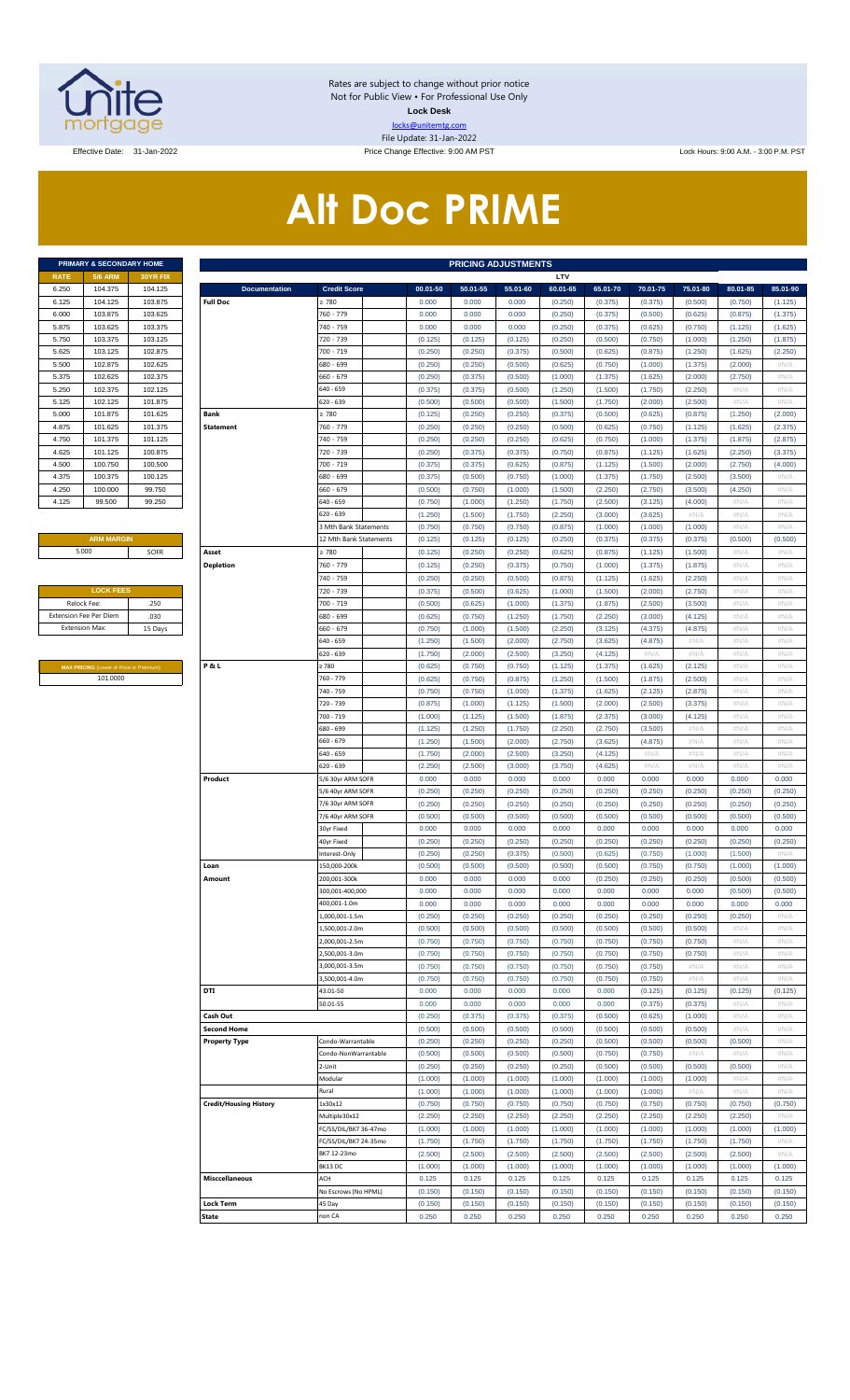

## [V](https://unitemortgage.com/)isit: https://unitemortgage.com

The pricing engine is the Formal price given, please access it through:

**Quick Pricer:** [https://un](https://unitemortgage.com/broker-resources/price-my-loan/)itemortgage.com/broker-resources/price-my-loan/

## **CALL US TODAY: 800-777-1207**

## **CONVENTIONAL PRODUCTS AND PRICING**

|       | <b>CONFORMING LOANS</b> |                             |         |                             |                             |         |                             |       |                             |         |         |       |                             |                             |         |
|-------|-------------------------|-----------------------------|---------|-----------------------------|-----------------------------|---------|-----------------------------|-------|-----------------------------|---------|---------|-------|-----------------------------|-----------------------------|---------|
|       |                         | <b>DU CONF CONV 30 YEAR</b> |         |                             | <b>DU CONF CONV 20 YEAR</b> |         |                             |       | <b>DU CONF CONV 15 YEAR</b> |         |         |       |                             | <b>DU CONF CONV 10 YEAR</b> |         |
| Rate  | 10 Day                  | 25 Day                      | 40 Day  | Rate                        | 10 Day                      | 25 Day  | 40 Day                      | Rate  | 10 Day                      | 25 Day  | 40 Day  | Rate  | 10 Day                      | 25 Day                      | 40 Day  |
| 4.250 | (5.000)                 | (4.875)                     | (4.750) | 4.125                       | (4.750)                     | (4.625) | (4.500)                     | 3.625 | (4.250)                     | (4.125) | (4.000) | 3.375 | (3.875)                     | (3.750)                     | (3.625) |
| 4.125 | (4.500)                 | (4.375)                     | (4.250) | 4.000                       | (4.500)                     | (4.375) | (4.250)                     | 3.500 | (4.125)                     | (4.000) | (3.875) | 3.250 | (3.375)                     | (3.250)                     | (3.125) |
| 4.000 | (4.000)                 | (3.875)                     | (3.750) | 3.875                       | (4.000)                     | (3.875) | (3.750)                     | 3.375 | (3.750)                     | (3.625) | (3.500) | 3.125 | (3.000)                     | (2.875)                     | (2.750) |
| 3.875 | (3.500)                 | (3.375)                     | (3.250) | 3.750                       | (3.625)                     | (3.500) | (3.375)                     | 3.250 | (3.250)                     | (3.125) | (3.000) | 3.000 | (2.625)                     | (2.500)                     | (2.375) |
| 3.750 | (3.000)                 | (2.875)                     | (2.750) | 3.625                       | (3.625)                     | (3.500) | (3.375)                     | 3.125 | (2.875)                     | (2.750) | (2.625) | 2.875 | (2.500)                     | (2.375)                     | (2.250) |
| 3.625 | (2.500)                 | (2.375)                     | (2.250) | 3.500                       | (3.250)                     | (3.125) | (3.000)                     | 3.000 | (2.375)                     | (2.250) | (2.125) | 2.750 | (2.125)                     | (2.000)                     | (1.875) |
| 3.500 | (2.000)                 | (1.875)                     | (1.750) | 3.375                       | (2.875)                     | (2.750) | (2.625)                     | 2.875 | (2.000)                     | (1.875) | (1.750) | 2.625 | (1.625)                     | (1.500)                     | (1.375) |
| 3.375 | (1.500)                 | (1.375)                     | (1.250) | 3.250                       | (2.125)                     | (2.000) | (1.875)                     | 2.750 | (1.625)                     | (1.500) | (1.375) | 2.500 | (1.250)                     | (1.125)                     | (1.000) |
| 3.250 | (1.000)                 | (0.875)                     | (0.750) | 3.125                       | (1.625)                     | (1.500) | (1.375)                     | 2.625 | (1.125)                     | (1.000) | (0.875) | 2.375 | (1.000)                     | (0.875)                     | (0.750) |
| 3.125 | (0.500)                 | (0.375)                     | (0.250) | 3.000                       | (0.875)                     | (0.750) | (0.625)                     | 2.500 | (0.625)                     | (0.500) | (0.375) | 2.250 | (0.625)                     | (0.500)                     | (0.375) |
| 3.000 | (0.125)                 | 0.000                       | 0.125   | 2.875                       | (0.375)                     | (0.250) | (0.125)                     | 2.375 | (0.125)                     | 0.000   | 0.125   | 2.125 | (0.125)                     | 0.000                       | 0.125   |
| 2.875 | 0.500                   | 0.625                       | 0.750   | 2.750                       | 0.375                       | 0.500   | 0.625                       | 2.250 | 0.250                       | 0.375   | 0.500   | 2.000 | 0.375                       | 0.500                       | 0.625   |
|       |                         |                             |         |                             |                             |         |                             |       |                             |         |         |       |                             |                             |         |
|       |                         | LP CONF CONV 30 YEAR        |         | <b>LP CONF CONV 20 YEAR</b> |                             |         | <b>LP CONF CONV 15 YEAR</b> |       |                             |         |         |       | <b>LP CONF CONV 10 YEAR</b> |                             |         |
| Rate  | 10 Day                  | 25 Day                      | 40 Day  | Rate                        | 10 Day                      | 25 Day  | 40 Day                      | Rate  | 10 Day                      | 25 Day  | 40 Day  | Rate  | 10 Day                      | 25 Day                      | 40 Day  |
| 4.250 | (4.750)                 | (4.625)                     | (4.500) | 4.125                       | (4.625)                     | (4.500) | (4.375)                     | 3.625 | (4.000)                     | (3.875) | (3.750) | 3.375 | (3.625)                     | (3.500)                     | (3.375) |
| 4.125 | (4.250)                 | (4.125)                     | (4.000) | 4.000                       | (4.125)                     | (4.000) | (3.875)                     | 3.500 | (3.750)                     | (3.625) | (3.500) | 3.250 | (3.125)                     | (3.000)                     | (2.875) |
| 4.000 | (3.750)                 | (3.625)                     | (3.500) | 3.875                       | (3.750)                     | (3.625) | (3.500)                     | 3.375 | (3.500)                     | (3.375) | (3.250) | 3.125 | (2.750)                     | (2.625)                     | (2.500) |
| 3.875 | (3.375)                 | (3.250)                     | (3.125) | 3.750                       | (3.250)                     | (3.125) | (3.000)                     | 3.250 | (3.125)                     | (3.000) | (2.875) | 3.000 | (2.375)                     | (2.250)                     | (2.125) |
| 3.750 | (2.875)                 | (2.750)                     | (2.625) | 3.625                       | (3.500)                     | (3.375) | (3.250)                     | 3.125 | (2.625)                     | (2.500) | (2.375) | 2.875 | (2.000)                     | (1.875)                     | (1.750) |
| 3.625 | (2.250)                 | (2.125)                     | (2.000) | 3.500                       | (3.000)                     | (2.875) | (2.750)                     | 3.000 | (2.250)                     | (2.125) | (2.000) | 2.750 | (1.625)                     | (1.500)                     | (1.375) |
| 3.500 | (1.875)                 | (1.750)                     | (1.625) | 3.375                       | (2.625)                     | (2.500) | (2.375)                     | 2.875 | (1.875)                     | (1.750) | (1.625) | 2.625 | (1.375)                     | (1.250)                     | (1.125) |
| 3.375 | (1.250)                 | (1.125)                     | (1.000) | 3.250                       | (2.000)                     | (1.875) | (1.750)                     | 2.750 | (1.500)                     | (1.375) | (1.250) | 2.500 | (1.000)                     | (0.875)                     | (0.750) |
| 3.250 | (0.750)                 | (0.625)                     | (0.500) | 3.125                       | (1.375)                     | (1.250) | (1.125)                     | 2.625 | (1.000)                     | (0.875) | (0.750) | 2.375 | (0.625)                     | (0.500)                     | (0.375) |
| 3.125 | (0.375)                 | (0.250)                     | (0.125) | 3.000                       | (0.750)                     | (0.625) | (0.500)                     | 2.500 | (0.500)                     | (0.375) | (0.250) | 2.250 | (0.250)                     | (0.125)                     | 0.000   |
| 3.000 | 0.000                   | 0.125                       | 0.250   | 2.875                       | (0.125)                     | 0.000   | 0.125                       | 2.375 | (0.125)                     | 0.000   | 0.125   | 2.125 | 0.125                       | 0.250                       | 0.375   |
| 2.875 | 0.750                   | 0.875                       | 1.000   | 2.750                       | 0.500                       | 0.625   | 0.750                       | 2.250 | 0.375                       | 0.500   | 0.625   | 2.000 | 0.625                       | 0.750                       | 0.875   |

### **HIGH BALANCE CONFORMING**

|             | <b>DU HIGH BALANCE 30 YEAR</b> |               |         | <b>DU HIGH BALANCE 15 YEAR</b> |               |               |               |      | <b>DU HIGH BALANCE 20 YEAR</b> |          |               | <b>DU HIGH BALANCE 10 YEAR</b> |               |               |               |  |  |
|-------------|--------------------------------|---------------|---------|--------------------------------|---------------|---------------|---------------|------|--------------------------------|----------|---------------|--------------------------------|---------------|---------------|---------------|--|--|
| <b>Rate</b> | <b>10 Day</b>                  | <b>25 Day</b> | 40 Day  | Rate                           | <b>10 Day</b> | <b>25 Day</b> | <b>40 Day</b> | Rate | <b>10 Day</b>                  | $25$ Day | <b>40 Day</b> | Rate                           | <b>10 Day</b> | <b>25 Day</b> | <b>40 Day</b> |  |  |
| 4.500       | (3.000)                        | (2.875)       | (2.750) | 3.875                          | (2.875)       | (2.750)       | (2.625)       |      |                                |          |               |                                |               |               |               |  |  |
| 4.375       | (3.875)                        | (3.750)       | (3.625) | 3.750                          | (2.625)       | (2.500)       | (2.375)       |      |                                |          |               |                                |               |               |               |  |  |
| 4.250       | (3.375)                        | (3.250)       | (3.125) | 3.625                          | (2.250)       | (2.125)       | (2.000)       |      |                                |          |               |                                |               |               |               |  |  |
| 4.125       | (2.875)                        | (2.750)       | (2.625) | 3.500                          | (2.750)       | (2.625)       | (2.500)       |      |                                |          |               |                                |               |               |               |  |  |
| 4.000       | (3.125)                        | (3.000)       | (2.875) | 3.375                          | (2.500)       | (2.375)       | (2.250)       |      |                                |          |               |                                |               |               |               |  |  |
| 3.875       | (2.750)                        | (2.625)       | (2.500) | 3.250                          | (2.250)       | (2.125)       | (2.000)       |      |                                |          |               |                                |               | BA            |               |  |  |
| 3.750       | (2.250)                        | (2.125)       | (2.000) | 3.125                          | (1.875)       | (1.750)       | (1.625)       |      | <b>RUEDE</b>                   |          |               |                                |               |               |               |  |  |
| 3.625       | (1.500)                        | (1.375)       | (1.250) | 3.000                          | (1.375)       | (1.250)       | (1.125)       |      |                                |          |               |                                |               |               |               |  |  |
| 3.500       | (1.000)                        | (0.875)       | (0.750) | 2.875                          | (1.000)       | (0.875)       | (0.750)       |      |                                |          |               |                                |               |               |               |  |  |
| 3.375       | (0.625)                        | (0.500)       | (0.375) | 2.750                          | (0.625)       | (0.500)       | (0.375)       |      |                                |          |               |                                |               |               |               |  |  |
| 3.250       | (0.125)                        | 0.000         | 0.125   | 2.625                          | (0.250)       | (0.125)       | 0.000         |      |                                |          |               |                                |               |               |               |  |  |
| 3.125       | 0.500                          | 0.625         | 0.750   | 2.500                          | 0.375         | 0.500         | 0.625         |      |                                |          |               |                                |               |               |               |  |  |

自

**MAX NET PRICING IS 104.000 HIGH BALANCE MAX NET PRICING IS 103.000 Rates and pricing are subject to change without notice.** All Rights Reserved. 01.2022 This document is limited to current Unite Mortgage Wholesale Lending Solutions, and should not be intended as legal advice, legal opinion, or any other advice on specific facts or circumstances. Such policy and practice ar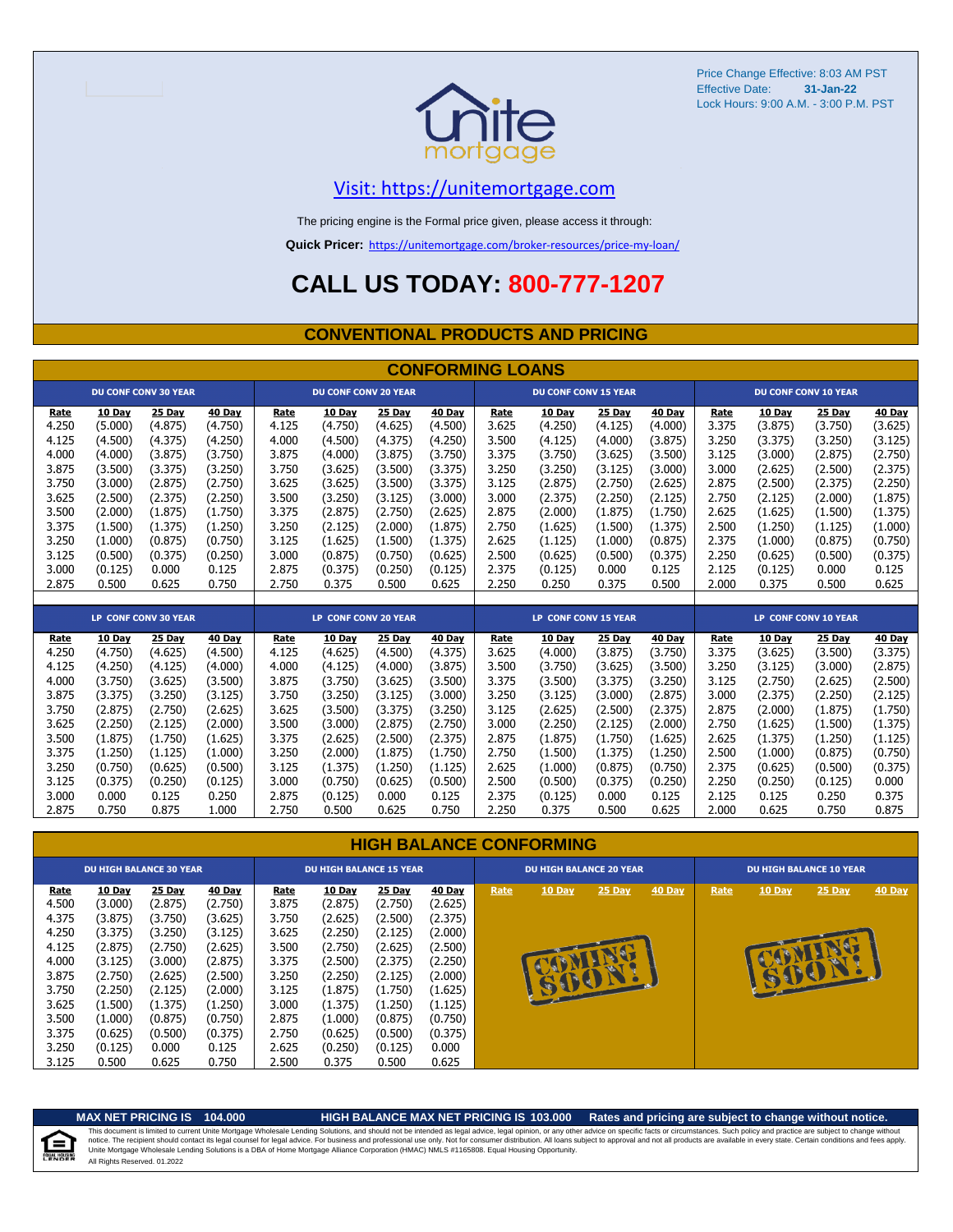

## [V](https://unitemortgage.com/)isit: https://unitemortgage.com

The pricing engine is the Formal price given, please access it through:

**Quick Pricer:** [https://un](https://unitemortgage.com/broker-resources/price-my-loan/)itemortgage.com/broker-resources/price-my-loan/

# **CALL US TODAY: 800-777-1207**

|                                                                                       | <b>HOME AFFORDABLE PRODUCTS</b>                                                                           |                                                                                                           |                                                                                                           |                                                                                       |                                                                                                           |                                                                                                           |                                                                                                                  |                                                                                       |                                                                                                           |                                                                                                           |                                                                                                           |                                       |              |                |        |
|---------------------------------------------------------------------------------------|-----------------------------------------------------------------------------------------------------------|-----------------------------------------------------------------------------------------------------------|-----------------------------------------------------------------------------------------------------------|---------------------------------------------------------------------------------------|-----------------------------------------------------------------------------------------------------------|-----------------------------------------------------------------------------------------------------------|------------------------------------------------------------------------------------------------------------------|---------------------------------------------------------------------------------------|-----------------------------------------------------------------------------------------------------------|-----------------------------------------------------------------------------------------------------------|-----------------------------------------------------------------------------------------------------------|---------------------------------------|--------------|----------------|--------|
|                                                                                       |                                                                                                           | <b>DU HOMEREADY 30 YEAR</b>                                                                               |                                                                                                           | <b>DU HOMEREADY HIGH BALANCE 30 YEAR</b>                                              |                                                                                                           |                                                                                                           |                                                                                                                  |                                                                                       | LP HOME POSSIBLE 30 YEAR                                                                                  |                                                                                                           |                                                                                                           | LP HOME POSSIBLE HIGH BALANCE 30 YEAR |              |                |        |
| Rate<br>4.375<br>4.250<br>4.125<br>4.000<br>3.875<br>3.750<br>3.625<br>3.500<br>3.375 | 10 Day<br>(4.875)<br>(4.500)<br>(4.000)<br>(3.625)<br>(3.250)<br>(2.750)<br>(2.125)<br>(1.750)<br>(1.125) | 25 Day<br>(4.750)<br>(4.375)<br>(3.875)<br>(3.500)<br>(3.125)<br>(2.625)<br>(2.000)<br>(1.625)<br>(1.000) | 40 Day<br>(4.625)<br>(4.250)<br>(3.750)<br>(3.375)<br>(3.000)<br>(2.500)<br>(1.875)<br>(1.500)<br>(0.875) | Rate<br>4.500<br>4.375<br>4.250<br>4.125<br>4.000<br>3.875<br>3.750<br>3.625<br>3.500 | 10 Day<br>(3.000)<br>(3.125)<br>(2.625)<br>(3.125)<br>(2.750)<br>(2.375)<br>(2.125)<br>(2.000)<br>(1.375) | 25 Day<br>(2.875)<br>(3.000)<br>(2.500)<br>(3.000)<br>(2.625)<br>(2.250)<br>(2.000)<br>(1.875)<br>(1.250) | 40 <u>Day</u><br>(2.750)<br>(2.875)<br>(2.375)<br>(2.875)<br>(2.500)<br>(2.125)<br>(1.875)<br>(1.750)<br>(1.125) | Rate<br>4.375<br>4.250<br>4.125<br>4.000<br>3.875<br>3.750<br>3.625<br>3.500<br>3.375 | 10 Day<br>(5.000)<br>(4.625)<br>(4.125)<br>(3.625)<br>(3.250)<br>(2.750)<br>(2.125)<br>(1.750)<br>(1.125) | 25 Day<br>(4.875)<br>(4.500)<br>(4.000)<br>(3.500)<br>(3.125)<br>(2.625)<br>(2.000)<br>(1.625)<br>(1.000) | 40 Day<br>(4.750)<br>(4.375)<br>(3.875)<br>(3.375)<br>(3.000)<br>(2.500)<br>(1.875)<br>(1.500)<br>(0.875) | Rate                                  | 10 Day<br>IJ | 25 Day<br>SOON | 40 Day |
| 3.250<br>3.125<br>3.000                                                               | (0.625)<br>(0.125)<br>0.250                                                                               | (0.500)<br>0.000<br>0.375                                                                                 | (0.375)<br>0.125<br>0.500                                                                                 | 3.375<br>3.250<br>3.125                                                               | (0.875)<br>(0.125)<br>0.125                                                                               | (0.750)<br>0.000<br>0.250                                                                                 | (0.625)<br>0.125<br>0.375                                                                                        | 3.250<br>3.125<br>3.000                                                               | (0.500)<br>(0.125)<br>0.375                                                                               | (0.375)<br>0.000<br>0.500                                                                                 | (0.250)<br>0.125<br>0.625                                                                                 |                                       |              |                |        |

| <b>HOME READY AND HOMEPOSSIBLE CAP LIMITS</b>      |       |      |      |      |       |       |       |                                                                                                  |       |  |  |  |  |
|----------------------------------------------------|-------|------|------|------|-------|-------|-------|--------------------------------------------------------------------------------------------------|-------|--|--|--|--|
|                                                    |       |      |      |      |       |       |       | LTV <=60 60.01 - 65 65.01 - 70 70.01 - 75 75.01 - 80 80.01 - 85 85.01 - 90 90.01 - 95 95.01 - 97 |       |  |  |  |  |
| HomeReady/Home Possible FICO >=680 Adjustment Caps | 1.500 | 500، | .500 | .500 | i.500 | 0.000 | 0.000 | 0.000                                                                                            | 0.000 |  |  |  |  |
| HomeReady/Home Possible FICO <680 Adjustment Caps  | 1.500 | .500 | .500 | .500 | 500،، | .500  | 1.500 | 1.500                                                                                            | 1.500 |  |  |  |  |

u Hou

## **MAX NET PRICING IS 104.000 HIGH BALANCE MAX NET PRICING IS 103.000 Rates and pricing are subject to change without notice.**

All Rights Reserved. 01.2022 This document is limited to current Unite Mortgage Wholesale Lending Solutions, and should not be intended as legal advice, legal opinion, or any other advice on specific facts or circumstances. Such policy and practice ar notice. The recipient should contact its legal coursel for legal advice. For business and professional use only. Not for consumer distribution. All oans subject to approval and not all products are available in every state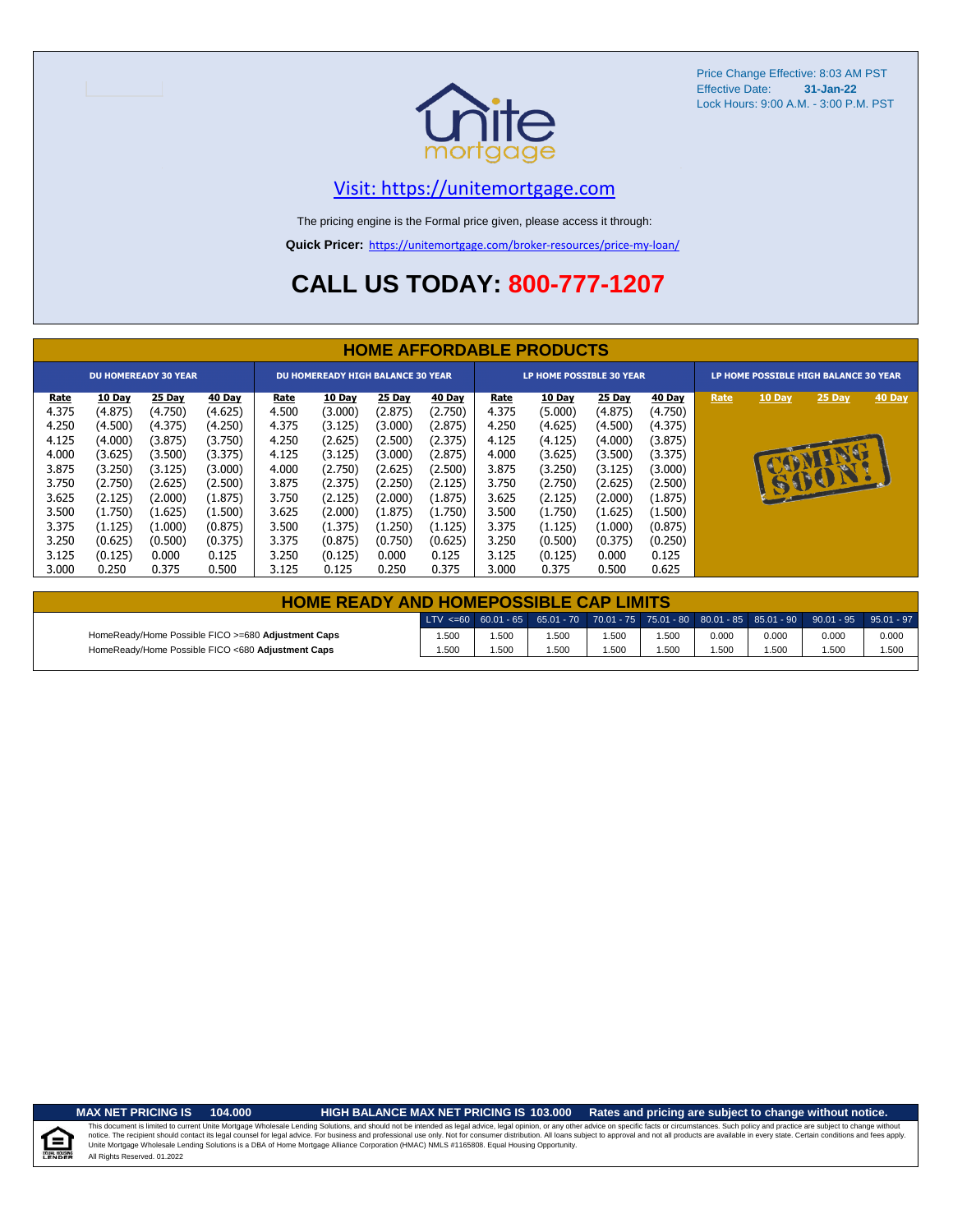

## [V](https://unitemortgage.com/)isit: https://unitemortgage.com

The pricing engine is the Formal price given, please access it through:

**Quick Pricer:** [https://un](https://unitemortgage.com/broker-resources/price-my-loan/)itemortgage.com/broker-resources/price-my-loan/

# **CALL US TODAY: 800-777-1207**

|                                                                                                         | <b>CONVENTIONAL PRICING ADJUSTMENTS</b>                                                |                                                   |                         |                |                |                |                    |                    |                                          |                    |
|---------------------------------------------------------------------------------------------------------|----------------------------------------------------------------------------------------|---------------------------------------------------|-------------------------|----------------|----------------|----------------|--------------------|--------------------|------------------------------------------|--------------------|
| Credit Score / LTV                                                                                      | Loan Terms > 15 years                                                                  | $LTV \le 60$                                      | $60.01 - 70$            | $70.01 - 75$   | $75.01 - 80$   | $80.01 - 85$   | $85.01 - 90$       | $90.01 - 95$       | $95.01 - 97$                             | >97.00%            |
| 740+                                                                                                    |                                                                                        | 0.000                                             | 0.250                   | 0.250          | 0.500          | 0.250          | 0.250              | 0.250              | 0.750                                    | 0.750              |
| 720 - 739                                                                                               |                                                                                        | 0.000                                             | 0.250                   | 0.500          | 0.750          | 0.500          | 0.500              | 0.500              | 1.000                                    | 1.000              |
| 700 - 719                                                                                               |                                                                                        | 0.000                                             | 0.500                   | 1.000          | 1.250          | 1.000          | 1.000              | 1.000              | 1.500                                    | 1.500              |
| 680 - 699                                                                                               |                                                                                        | 0.000                                             | 0.500                   | 1.250          | 1.750          | 1.500          | 1.250              | 1.250              | 1.500                                    | 1.500              |
| 660 - 679                                                                                               |                                                                                        | 0.000                                             | 1.000                   | 2.250          | 2.750          | 2.750          | 2.250              | 2.250              | 2.250                                    | 2.250              |
| 640 - 659                                                                                               |                                                                                        | 0.500                                             | 1.250                   | 2.750          | 3.000          | 3.250          | 2.750              | 2.750              | 2.750                                    | 2.750              |
| 620-639                                                                                                 |                                                                                        | 0.500                                             | 1.500                   | 3.000          | 3.000          | 3.250          | 3.250              | 3.250              | 3.500                                    | 3.500              |
|                                                                                                         | Cash Out (Ex. Student Loan Only) All Loan Terms. Cumulative with above adjust.         | $LTV \le 60$                                      | $60.01 - 70$            | $70.01 - 75$   | $75.01 - 80$   |                |                    |                    |                                          |                    |
| $740+$                                                                                                  |                                                                                        | 0.375                                             | 0.625                   | 0.625          | 0.875          |                |                    |                    |                                          |                    |
| 720 - 739                                                                                               |                                                                                        | 0.375                                             | 1.000                   | 1.000          | 1.125          |                |                    |                    |                                          |                    |
| 700 - 719                                                                                               |                                                                                        | 0.375                                             | 1.000                   | 1.000          | 1.125          |                |                    |                    |                                          |                    |
| 680 - 699                                                                                               |                                                                                        | 0.375                                             | 1.125                   | 1.125          | 1.750          |                |                    |                    |                                          |                    |
| 660 - 679                                                                                               |                                                                                        | 0.625                                             | 1.125                   | 1.125          | 1.875          |                |                    |                    |                                          |                    |
| 640 - 659                                                                                               |                                                                                        | 0.625                                             | 1.625                   | 1.625          | 2.625          |                |                    |                    |                                          |                    |
| 620 - 639                                                                                               |                                                                                        | 0.625                                             | 1.625                   | 1.625          | 3.125          |                |                    |                    |                                          |                    |
| <b>Other Price Adjustments</b><br>All Loan Terms                                                        | Cumulative with above adjustments                                                      | $LTV \le 60$                                      | $60.01 - 65$            | $65.01 - 70$   | $70.01 - 75$   | $75.01 - 80$   | $80.01 - 85$       | $85.01 - 90$       | $90.01 - 95$                             | $95.01 - 97$       |
| High Balance Purchase and R/T Refinance                                                                 |                                                                                        | 0.500                                             | 0.750                   | 0.750          | 0.750          | 1.000          | 1.000              | 1.000              | 1.000                                    | 1.000              |
| High Balance Cash-Out Refinance                                                                         |                                                                                        | 1.250                                             | 1.500                   | 1.500          | 1.500          | 1.750          | <b>NA</b>          | <b>NA</b>          | NA                                       | <b>NA</b>          |
| High Balance ARMs (Adjustment Based on CLTV)                                                            |                                                                                        | 0.750<br>0.000                                    | 0.750                   | 0.750          | 0.750<br>0.000 | 1.500          | 1.500              | 1.500              | 1.750<br>0.250                           | 1.750              |
| <b>ARMs</b>                                                                                             |                                                                                        | 1.500                                             | 0.000                   | 0.000          | 1.500          | 0.000          | 0.000<br>0.000     | 0.000<br>0.000     | 0.000                                    | <b>NA</b><br>0.000 |
| HomeReady/Home Possible FICO >=680 Adjustment Caps<br>HomeReady/Home Possible FICO <680 Adjustment Caps |                                                                                        |                                                   | 1.500<br>1.500          | 1.500          |                | 1.500          |                    |                    | 1.500                                    |                    |
| <b>Investment Properties</b>                                                                            |                                                                                        | 1.500<br>2.125                                    | 2.125                   | 1.500<br>2.125 | 1.500<br>2.125 | 1.500<br>3.375 | 1.500<br>4.125     | 1.500<br><b>NA</b> | <b>NA</b>                                | 1.500<br><b>NA</b> |
| Second Home                                                                                             |                                                                                        | 1.125                                             | 1.625                   | 1.625          | 2.125          | 3.375          | 4.125              | 4.125              | 4.125                                    | 4.125              |
| Manufactured home                                                                                       |                                                                                        | 0.500                                             | 0.500                   | 0.500          | 0.500          | 0.500          | 0.500              | 0.500              | 0.500                                    | 0.500              |
| 2-4 Unit Properties (3-4 unit max LTV is 75% (DU) and 80% (LP))                                         |                                                                                        | 1.000                                             | 1.000                   | 1.000          | 1.000          | 1.000          | 1.000              | <b>NA</b>          | <b>NA</b>                                | <b>NA</b>          |
| Condos - Loan Terms > 15Y (does not apply to Detached building types)                                   |                                                                                        | 0.000                                             | 0.000                   | 0.000          | 0.000          | 0.750          | 0.750              | 0.750              | 0.750                                    | 0.750              |
|                                                                                                         | Escrow Waiver (LTV >80% not available in NM, LTV >90% does not apply to HB Nationwide) | 0.000                                             | 0.000                   | 0.000          | 0.000          | 0.000          | 0.000              | 0.000              | 0.000                                    | <b>NA</b>          |
|                                                                                                         |                                                                                        |                                                   |                         |                |                |                |                    |                    |                                          |                    |
| UW Waiver Fee (ALL LTV) - based on loan size                                                            |                                                                                        |                                                   |                         |                |                |                |                    |                    |                                          |                    |
|                                                                                                         | <b>ALL SUBORDINATE FINANCING</b>                                                       |                                                   |                         |                | .375%          |                |                    |                    |                                          |                    |
| <b>LTV Range</b>                                                                                        | <b>CLTV Range</b>                                                                      |                                                   | Credit Score < 720      |                |                |                | Credit Score > 720 |                    |                                          |                    |
| $\leq 65.00\%$                                                                                          | 80.01% - 95.00%                                                                        |                                                   | 0.500                   |                |                |                | 0.250              |                    |                                          |                    |
| 65.01% - 75.00%                                                                                         | $80.01\% - 95.00\%$                                                                    |                                                   | 0.750                   |                |                |                | 0.500              |                    |                                          |                    |
| 75.01% - 95.00%                                                                                         | $90.01\% - 95.00\%$                                                                    |                                                   | 1.000                   |                |                |                | 0.750              |                    |                                          |                    |
| 75.01% - 90.00%                                                                                         | 76.01% - 90.00%                                                                        |                                                   | 1.000                   |                |                |                | 0.750              |                    |                                          |                    |
| ≤ 95.00%                                                                                                | 95.01% - 97.00%                                                                        |                                                   | 1.500                   |                |                |                | 1.500              |                    |                                          |                    |
|                                                                                                         | <b>LOCK EXTENSIONS - RELOCKS - OTHER CHANGES</b>                                       |                                                   |                         |                |                |                |                    |                    |                                          |                    |
|                                                                                                         |                                                                                        |                                                   |                         |                |                |                |                    |                    |                                          |                    |
|                                                                                                         |                                                                                        |                                                   | <b>Lock Extensions:</b> |                |                |                |                    |                    |                                          |                    |
| 1-4 days                                                                                                | .03 / day                                                                              |                                                   |                         |                |                |                |                    |                    |                                          |                    |
| 5 days                                                                                                  | 0.125                                                                                  |                                                   |                         |                |                |                |                    |                    | 10 Day Lock Expires:                     | 02/10/22           |
| 7 days                                                                                                  | 0.187                                                                                  |                                                   |                         |                |                |                |                    |                    | 25 Day Lock Expires:                     | 02/25/22           |
| 10 days                                                                                                 | 0.250                                                                                  |                                                   |                         |                |                |                |                    |                    | 40 Day Lock Expires: 03/12/22            |                    |
| 15 days                                                                                                 | 0.375                                                                                  |                                                   |                         |                |                |                |                    |                    |                                          |                    |
| <b>Relocks:</b>                                                                                         | <b>Other Changes:</b>                                                                  |                                                   |                         |                |                |                |                    |                    |                                          |                    |
| Worse Case pricing plus additional .250 hit                                                             | Loan Program                                                                           | Worse Case if moving into different delivery type |                         |                |                |                |                    |                    |                                          |                    |
|                                                                                                         | Rate Change                                                                            | Not subject to worse case pricing                 |                         |                |                |                |                    |                    | Locks expiring on a non business day are |                    |

Locks expiring on a non business day are good through the following business day.

|   |                              |         |                                                                                                                                                                                                                                                                                                                                                                                                                                                                                                                                                                                                                | APOR: | $15/20$ YR.: |        | 2.500% 1 YR CMT: | 0.120% |
|---|------------------------------|---------|----------------------------------------------------------------------------------------------------------------------------------------------------------------------------------------------------------------------------------------------------------------------------------------------------------------------------------------------------------------------------------------------------------------------------------------------------------------------------------------------------------------------------------------------------------------------------------------------------------------|-------|--------------|--------|------------------|--------|
|   | <b>MAX NET PRICING IS</b>    | 104.000 | Rates and prices are subject to change without notice.                                                                                                                                                                                                                                                                                                                                                                                                                                                                                                                                                         |       | $25/30$ YR.: | 2.960% | 1 YR Libor:      | 0.360% |
| 食 | All Rights Reserved. 01.2022 |         | This document is limited to current Unite Mortgage Wholesale Lending Solutions, and should not be intended as legal advice, legal opinion, or any other advice on specific facts or circumstances. Such policy and practice ar<br>notice. The recipient should contact its legal counsel for legal advice. For business and professional use only. Not for consumer distribution. All loans subject to approval and not all products are available in every stat<br>Unite Mortgage Wholesale Lending Solutions is a DBA of Home Mortgage Alliance Corporation (HMAC) NMLS #1165808. Equal Housing Opportunity. |       |              |        |                  |        |